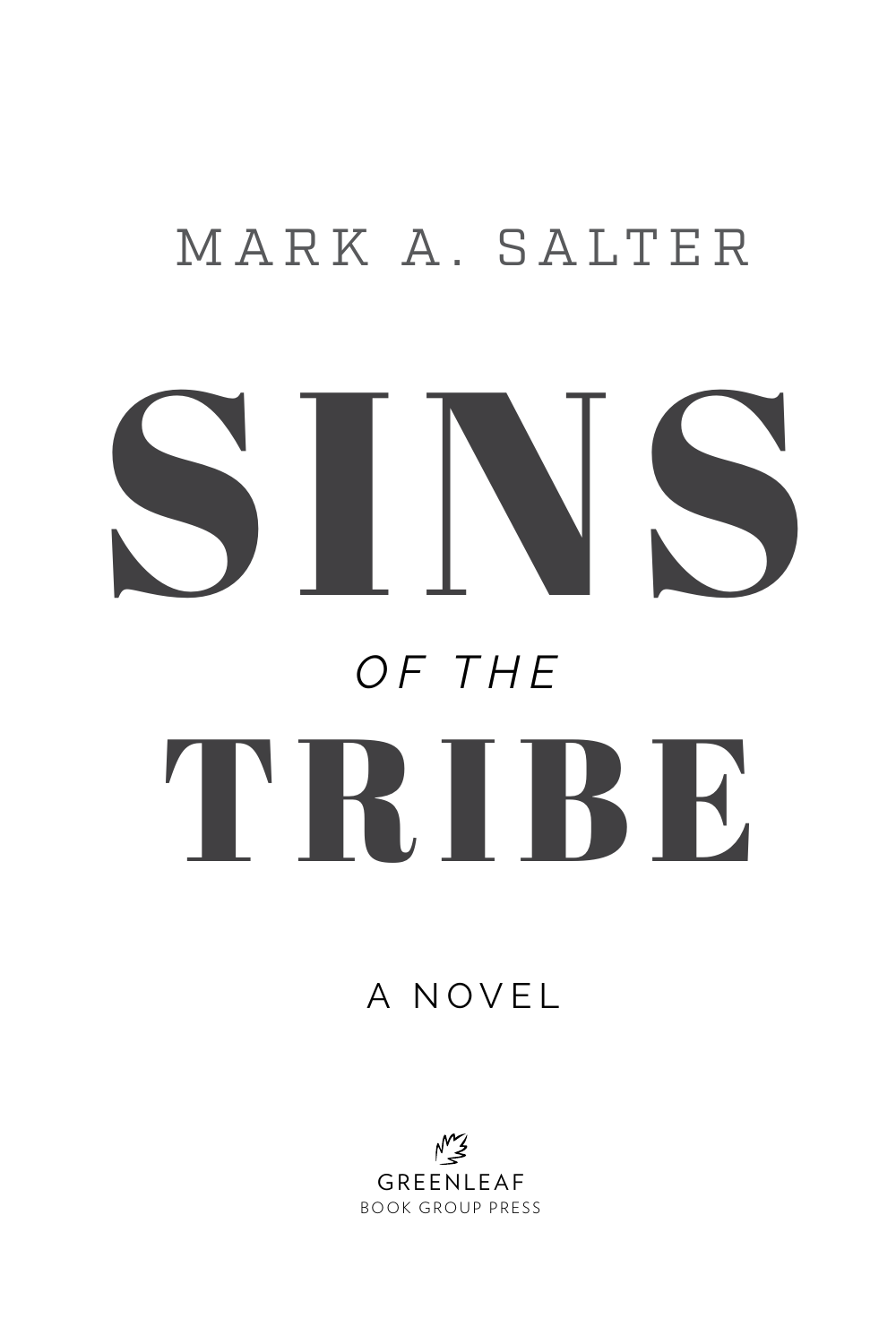This book is a work of fiction. Names, characters, businesses, organizations, places, events, and incidents are either a product of the author's imagination or are used fictitiously. Any resemblance to actual persons, living or dead, events, or locales is entirely coincidental.

Published by Greenleaf Book Group Press Austin, Texas www.gbgpress.com

Copyright © 2022 Mark Salter

All rights reserved.

Thank you for purchasing an authorized edition of this book and for complying with copyright law. No part of this book may be reproduced, stored in a retrieval system, or transmitted by any means, electronic, mechanical, photocopying, recording, or otherwise, without written permission from the copyright holder.

Distributed by Greenleaf Book Group

For ordering information or special discounts for bulk purchases, please contact Greenleaf Book Group at PO Box 91869, Austin, TX 78709, 512.891.6100.

Design and composition by Greenleaf Book Group Cover design by Greenleaf Book Group Cover Image: ©iStockphoto/Dewitt Author photo by Patrice Kelly Photography

Publisher's Cataloging-in-Publication data is available.

Print ISBN: 978-1-62634-939-1 eBook ISBN: 978-1-62634-940-7

Part of the Tree Neutral® program, which offsets the number of trees consumed in the production and printing of this book by taking proactive steps, such as planting trees in direct proportion to the number of trees used: www.treeneutral.com



Printed in the United States of America on acid-free paper

22 23 24 25 26 27 10 9 8 7 6 5 4 3 2 1

First Edition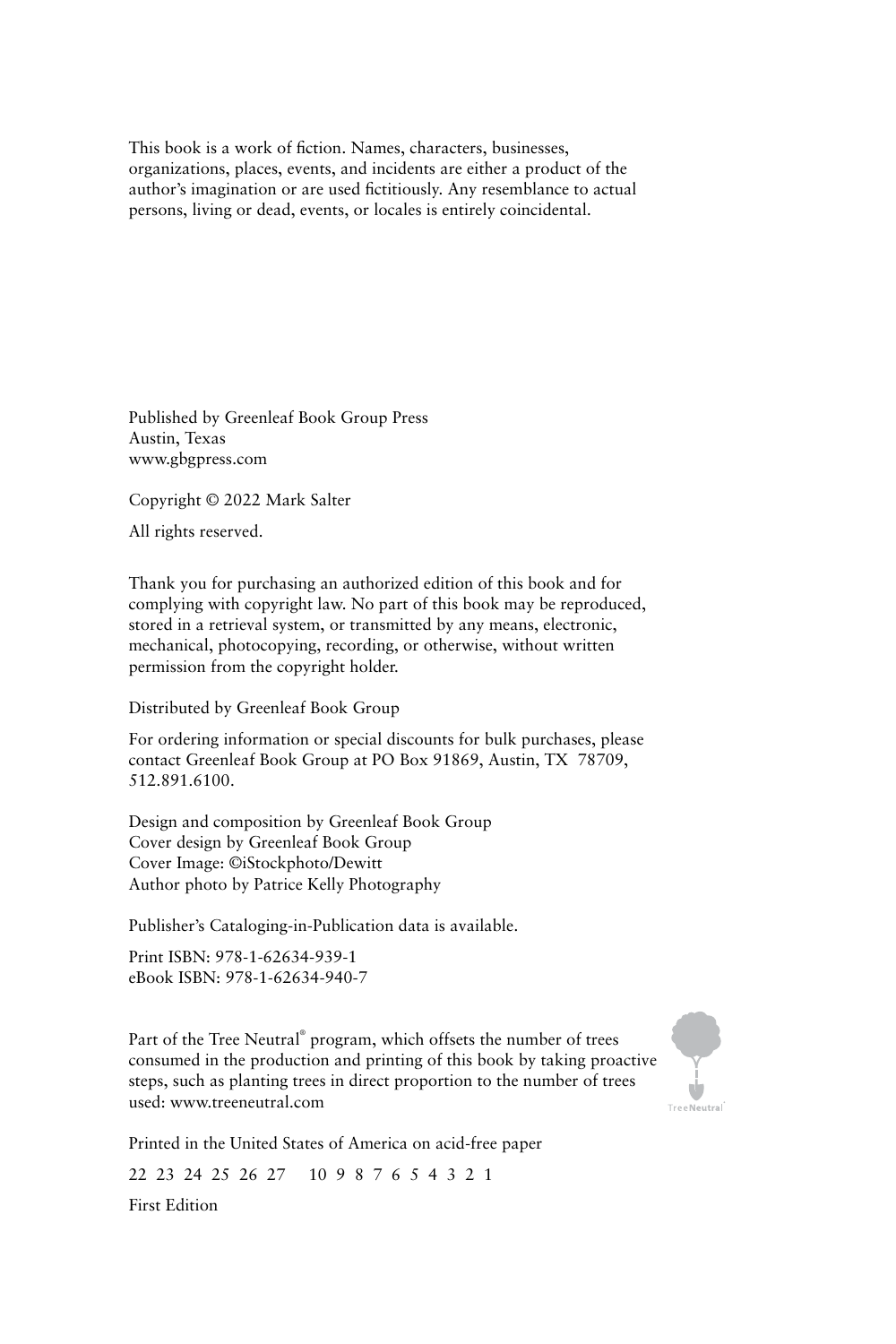*Dedicated to the game of college football, for all its wonders and challenges.*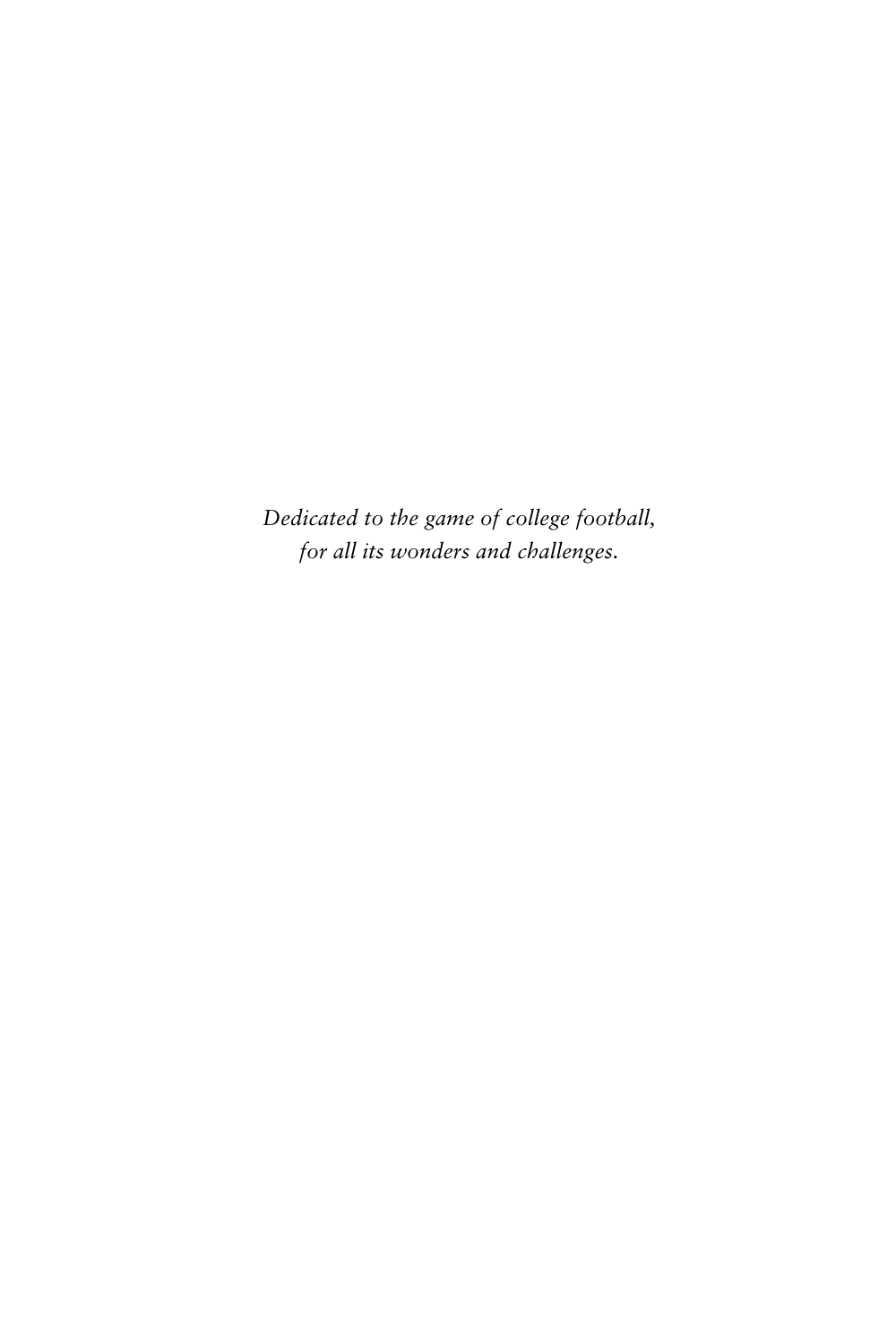#### Wally

#### NEW MEXICO

**WHEN I CLOSE** my eyes and think of a blade of grass, sweet memories appear, filling me with a purpose abandoned long ago. These memories, independent of my will, multiply and become my thoughts. The blade is uniform in a sea of perfect green and, with one knee on the ground, I place my finger on it, look back to Henry for his nod, then the ball in the grasp of the center's hands. I give a quick command, the ball sails towards me, and my hands take over: catch, place, and spin. Then the sweet thud of Henry's foot sends the ball high over the cresting line and my blade of grass reappears as if the transaction was meaningless.

I think of Dion, Coach Oldham, and the other players and the trust they placed in me and my brother, Henry, even though neither of us belonged. I would've struggled to play small college football. I think of the fans in the stadium and those watching on TV. I feel their intense gaze as we performed our duties, a gaze that penetrated too far and asked for sacrifices without knowing their depths.

Bastille University. *The Bastille University Tribe*. Six-time national champions located on the Florida panhandle near the Georgia and Alabama border, the heart of college football. A place where they'd take your thoughts along with your body if they could. But here in New Mexico, my thoughts are my own. On long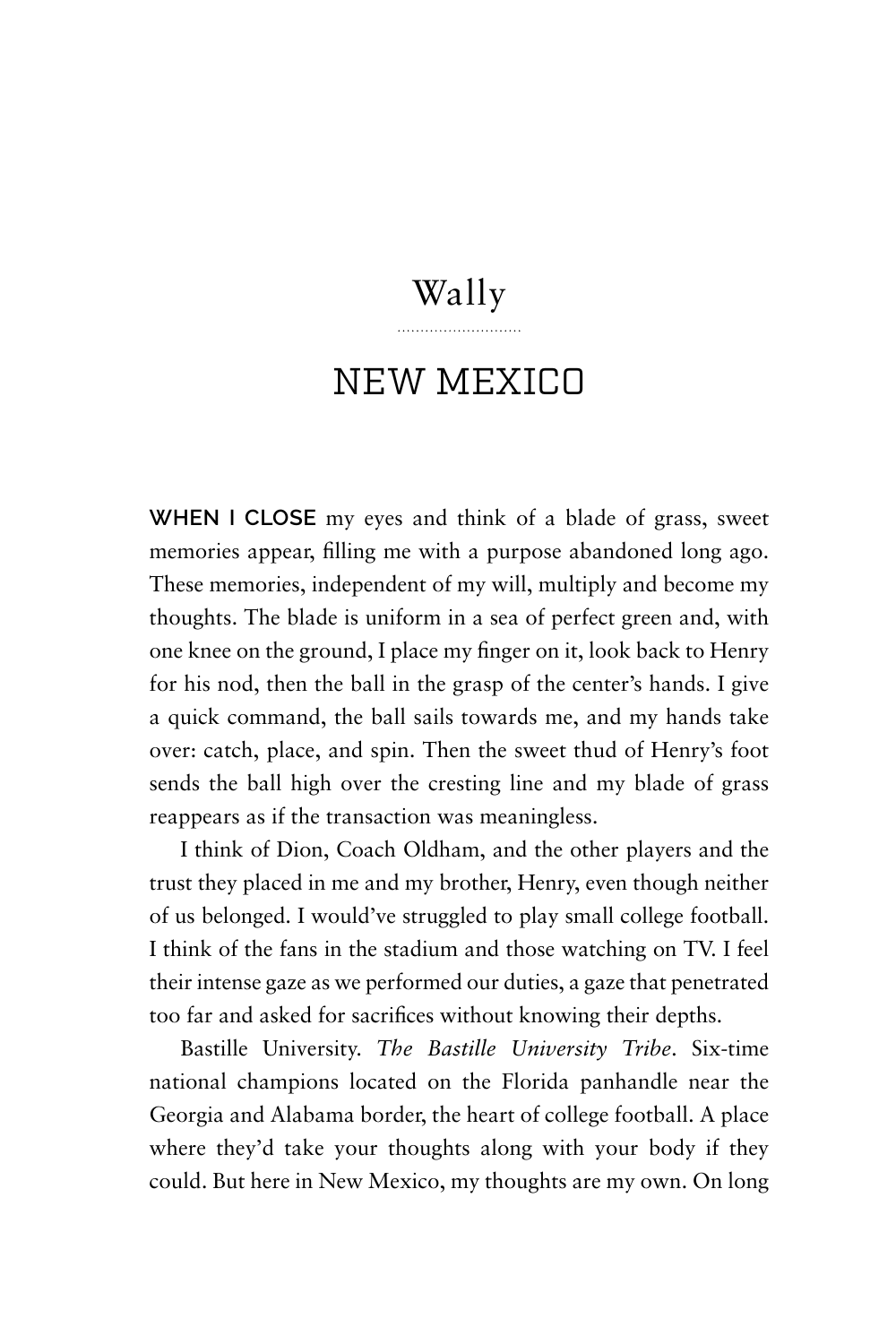drives where the black road converges to a point against a mountainous horizon, or at my aunt's art colony listening to peaceful souls discuss the meaning of their latest creation while I get high, or after I chase the Coach away from the valley and stare at the starlit night—I think of Henry.

The turnoff to my aunt's place was a few miles down the road when I saw the carcass. I pumped the brakes trying to slow my truck, a truck that would never pass inspection. The brakes whined their rusty complaint like they were too tired to make an unplanned stop and I was a good forty yards past the carcass when I came to a halt. This one was big, and I knew the Coach, a Mexican gray wolf, would be happy. The afternoon light was fading, and I reminded myself it was already October. I ran my hand through my long hair and scraggly beard, it was my way of measuring time—I hadn't shaved or cut my hair since everything that happened almost two years ago.

Instead of backing up I decided to walk. I pulled out a garbage bag I kept behind the front seat for just this purpose, stuck it in my jacket pocket, and slipped on my work gloves. The cool High Plains air was rolling in and it gave me a sense of liberation, quite unlike the unending Florida humidity and I gave thanks to no one in particular.

It was a raccoon, the biggest one yet. I looked it over carefully, noting the blunt trauma. The raccoon's head had taken the shot, probably from a front bumper, and it rested in a halo of blackened blood. I used to hate ugliness. I used to close my eyes and wait for it to go away, but over time I was conditioned to look at it for what it was and accept the unchangeable. Like hearing a knee get blown out or the shallow, gasping breaths of a teammate with newly broken ribs. First the pop, then the screams, or worse, the silent swallowing of pain. It wasn't physical pain that emptied them though, it was the pain of knowing they were eliminated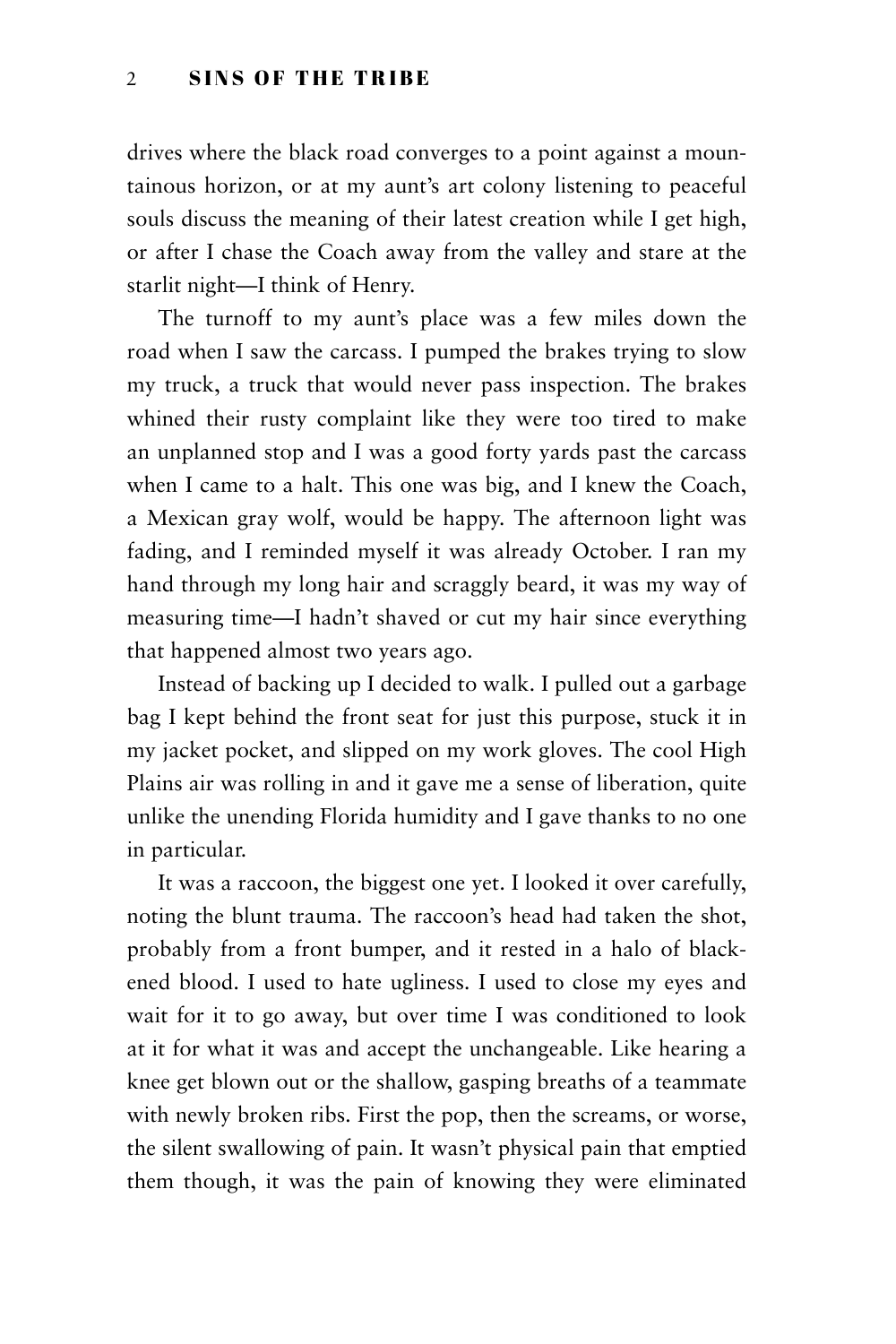from the dance contest like some middle-aged proctor had tapped them on the shoulder with a sad look. Their dreams of going pro, probably marginal to start with, were finished unless they were at Dion's level.

I squatted over the raccoon and tried to see if any whisper of life remained. I hated talking at important times like this, but it was deader than the Tribe's shot at the National Championship two years ago. Nevertheless, I cleared my throat and spoke with a manner of politeness and gravity.

"Professor, I'm very sorry, but the Coach would like to see you."

His body was stiff, I could tell when I picked him up by the tail and lowered him into the plastic bag. The Professor's weight pulled on me like guilt and I soon found myself swinging the bag with the rhythm of my walk as if we were taking a pleasant stroll through the quad. A pickup truck crested the hill, and I knew who it was without confirmation. I put my head down and walked on the gravel, hoping it would pass, but it eased to a stop beside me. It was my Aunt Janie. She rolled down the window and I saw the sad look on her face, like she was watching a recovering alcoholic heading for the bar. She didn't speak and I took a moment before replying to her silence.

"I'm not hurting anybody," I said. "Or anything."

She let another moment pass and I felt her passive disapproval, just an exhale of dry, voiceless air as she checked the rearview mirror for traffic that wasn't there. I loved my aunt even though I barely knew her. When we first met, I looked into her face, trying to imagine the face of my mother, but that had faded quickly and now I saw only her and the gracious deeds she performed on my behalf. She was the only person I could turn to when it all came crashing down.

"Walter," Aunt Janie said. "I need you to stop by tonight. I got another email."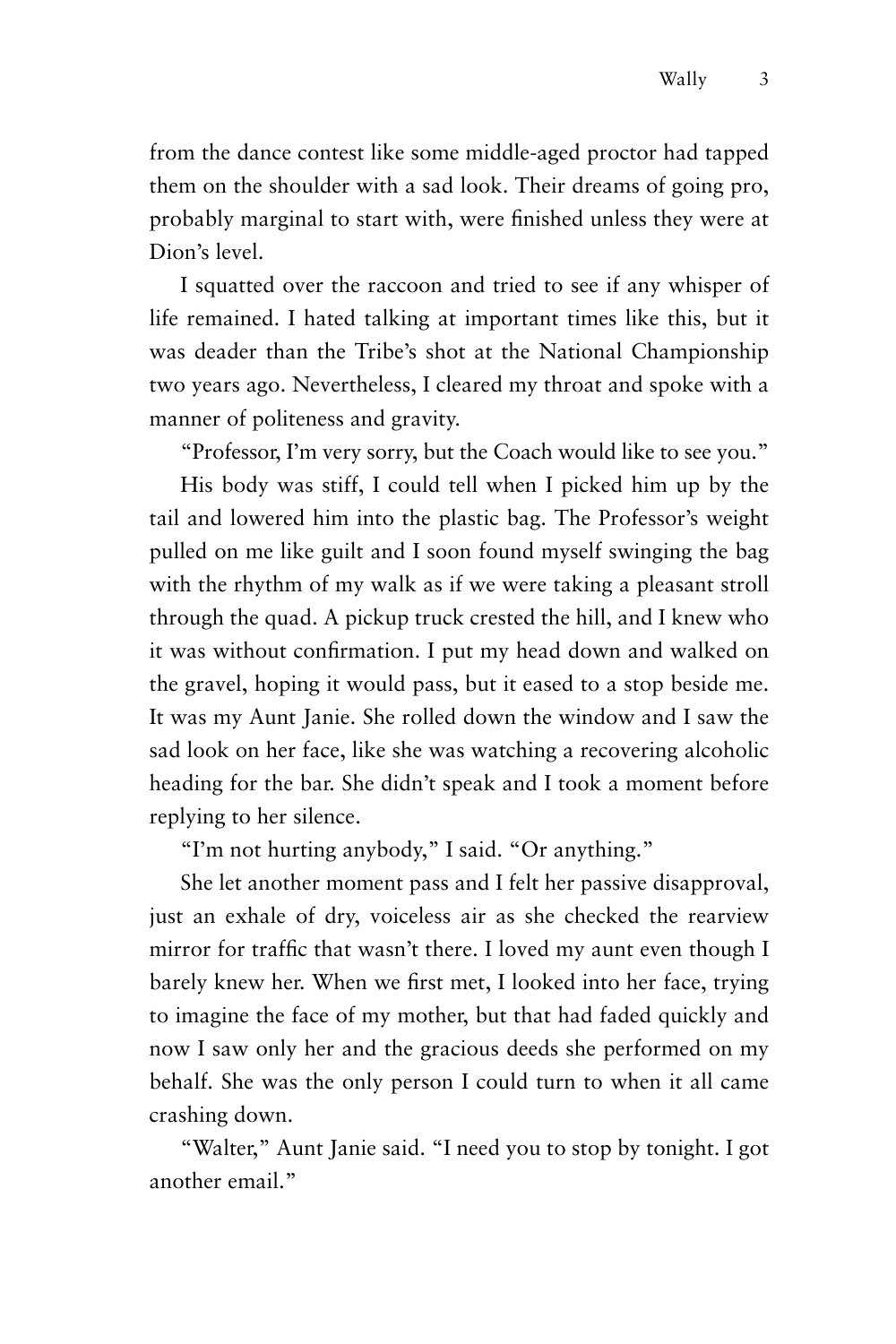I nodded and painfully waited for her release.

"And do it before you get high."

I nodded again without telling her I'd already read it, then she slowly pulled away. I'd been checking her laptop secretly to see if he wrote again. When I got back to the truck, I placed the Professor in the front corner of the cargo bed and wedged him in with my tool kit to keep him safe. My rifle was jammed in between the passenger seat and the door, the butt of it next to a couple boxes of ammo.

It took a couple of turns for the engine to start and when it did my excitement started to build, I even had butterflies in my gut and was thankful the feeling was as fresh as ever. I could feel the adrenaline pulsing in my veins and the euphoria starting to kick in, like we were running out of the tunnel at Bastille Stadium. As the Professor and I pulled onto the road, I called back to him through the open window.

"Don't worry Professor, we're going to get them sons-abitches." I screamed a bloody howl and banged the top of the roof as the old truck strained as hard as it could.

The sun was sinking fast and the Professor and I had to hurry. I drove deeper into the land, the part where I feel like I'm burrowing instead of crossing. It always feels like I can walk out of my trailer and reach out and touch the mesas just south of the colony but to actually get there it's almost a half hour drive over bumpy dirt paths. When I got to the spot in the valley between the mesas, I coasted the truck in and checked the sun. In about forty-five minutes it would dip far enough to cover the valley in the mesas' shade and catching a clear view of the Coach would be tricky.

The Professor's podium was a large flat boulder about five feet high and the Coach always had a tough time scaling it without the risk of a tumble. When I first began to shoot it was only for the thrill of hearing my shot echo through the valley, two or three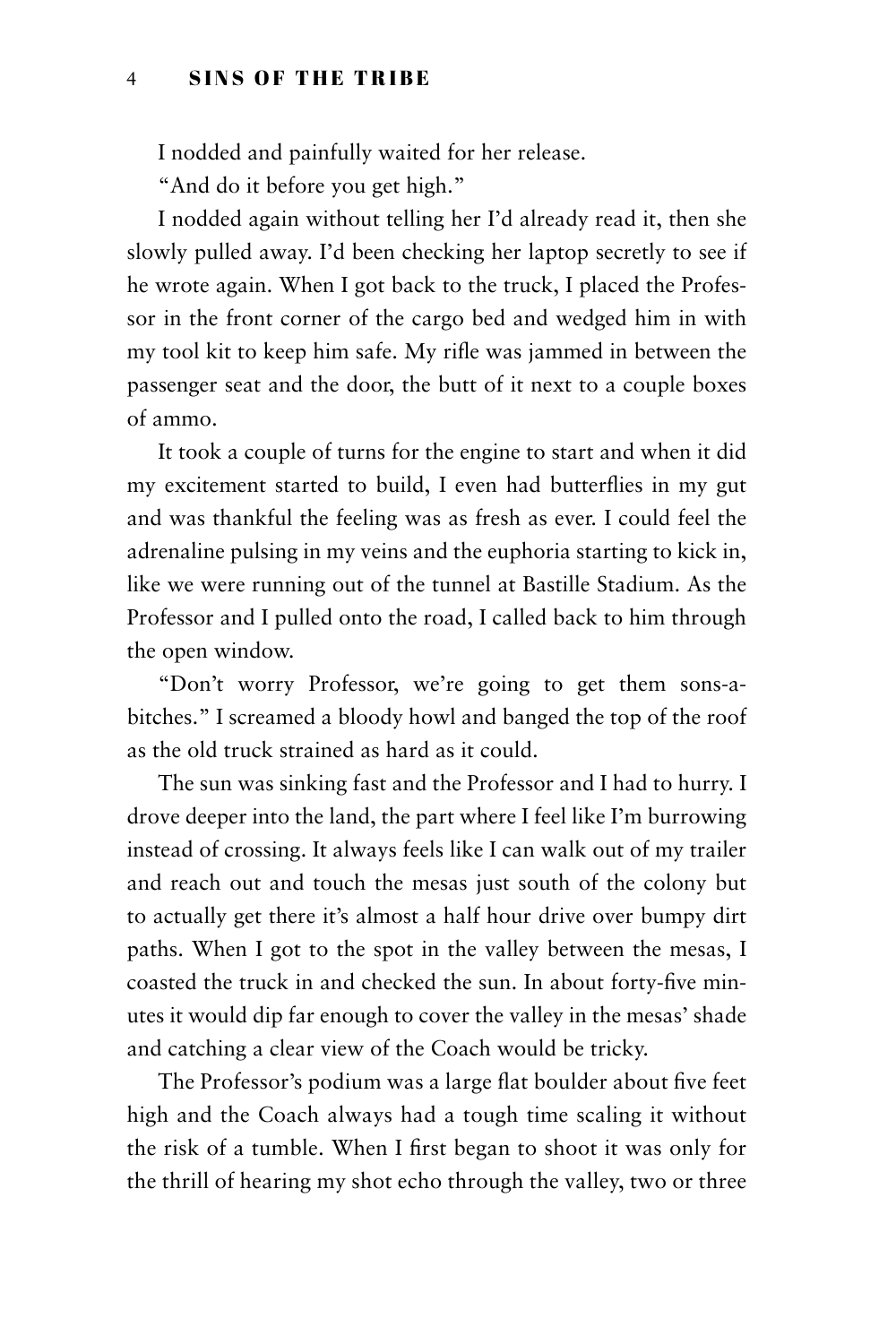fading scorches like it was out of a movie. The first day I saw the Coach sniffing around some fallen animal, I drew the sight in and took aim. I didn't know what I was doing. I pulled the trigger and watched through the scope as the shot hit about ten feet away from the Coach. It was like the bullet stung the earth and a cloud of dust burst out of the ground then slowly drifted away, like applause in a faraway stadium.

The Coach had been coming from the scrub brush on the east, so I sat the Professor up as best I could and leaned him against a large rock I'd placed on the podium. I tried to position his head so he'd see the Coach coming but he didn't cooperate, his crushed head drooped to one side in a grotesque manner and I knew he needed a talk. I straightened his head and into those small black eyes I strained for his attention.

"Listen, Professor. He's coming and there's nothing we can do about it, you said so yourself. If I could, I'd raise your paws and stick your middle claw out on each one to let him know how you feel but I can only hold him off for so long. You got me?"

The Professor slumped against the rock with his head draped over again and his fat belly was exposed like a middle-aged man in a skybox waiting for the game to start. A mild wind caused some of his fur to flutter, little black and gray and white strands, beautiful and intricate and it always made me wonder why mother nature would go to such great pains creating life to then allow its destruction in such a cruel manner. The wind blew stronger in response to my thought as if it were trying to carry him away to a better place, but his weight bound him to the podium. His fate was determined, and I had my own work to do.

"One more question, Professor. Have you seen Henry?"

I climbed back in the truck and drove up to my spot, an outcropping of boulders almost a hundred yards away. With my rifle I scaled the boulders to the spot I'd cleared out and settled in lying down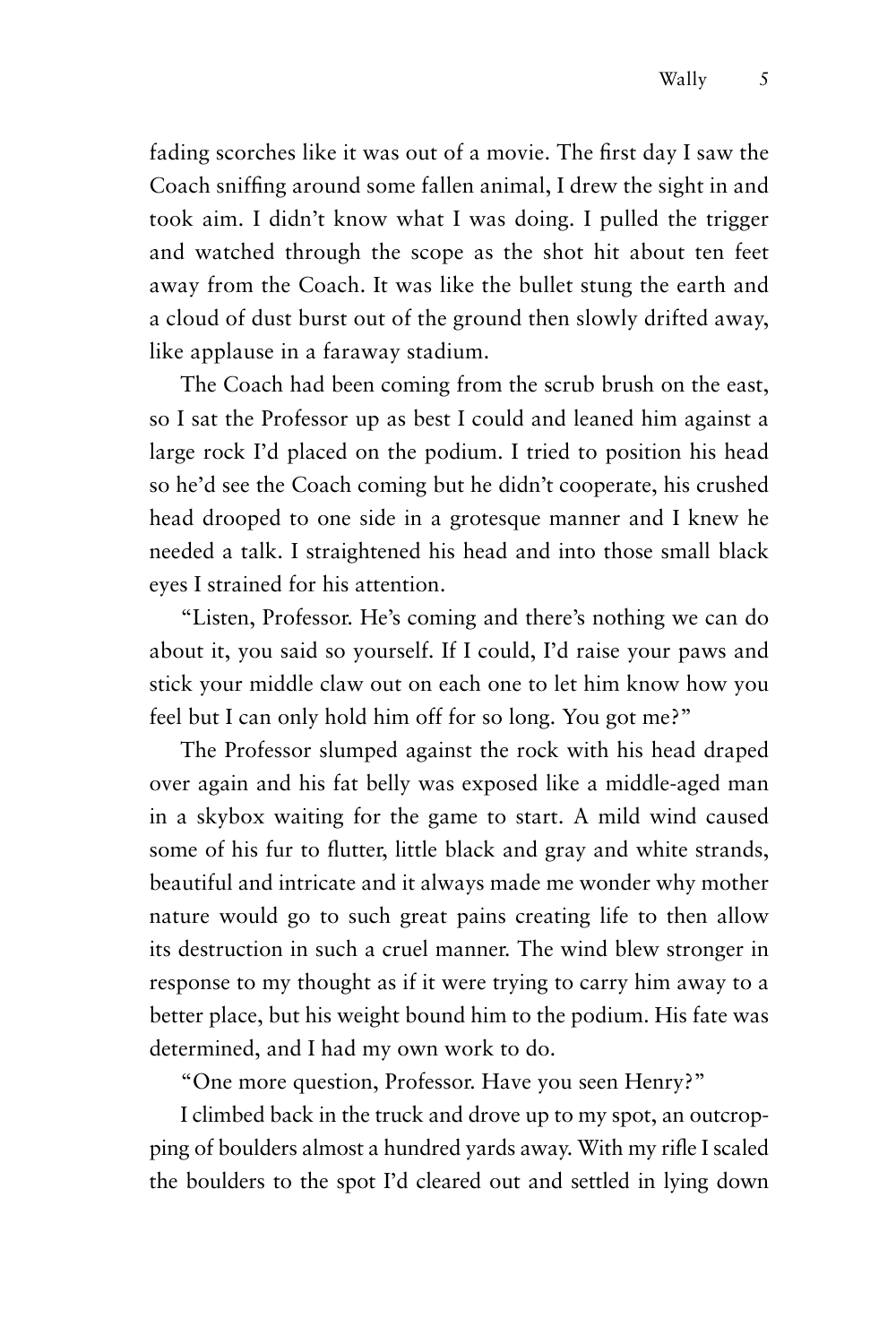on my stomach. The view through my scope let me scan the valley and when I determined the Coach wasn't there yet, I laid down my rifle and pulled out my Tribe flask. The etched arrow on the flask was nearly faded from overuse and the cheap whiskey burned down my throat, but within seconds the bloom of pleasant heat settled over my brain. I took another drink, then propped myself up on my elbows and stared through the scope. It gave me time to think.

The roads I traveled most days, the vistas from atop a high mesa, or this lonely valley open up something inside me. Amid the solitude I can pause the churning feelings inside and draw them into focus, if only for a moment, but the moment is never long enough. I was the one that made it crash, I ruined it, something I had prayed for my entire life, something communal and once pure.

A movement caught my attention, I scanned the valley and the Coach appeared, the Mexican gray wolf. He probably watched me every time I escorted the Professor to his podium. Watching him react to my bullets triggered a lustful relief, but it almost got me kicked out of the colony. The artists were heartbroken when they heard what I was doing. A few of them sat me down and explained how the colony, funded by the good fortune earned during my aunt's time in Silicon Valley, was a sanctuary for gentle beings seeking a peaceful existence in a senselessly violent world, and my shooting at innocent animals violated their communal pact of peace to the point that their artistic souls were blocked from manifesting themselves. As much as I loved my aunt, to me they were a bunch of middle-aged hippies getting high and filling out coloring books. Only Aunt Janie's wisdom made me think, *That wolf is as innocent as Henry.*

The truth is different. That wolf would climb over the dead bodies of his fallen brethren without hesitation in pursuit of fresh meat, just like the real Coach. And after my aunt received the first email, my marksmanship went to hell.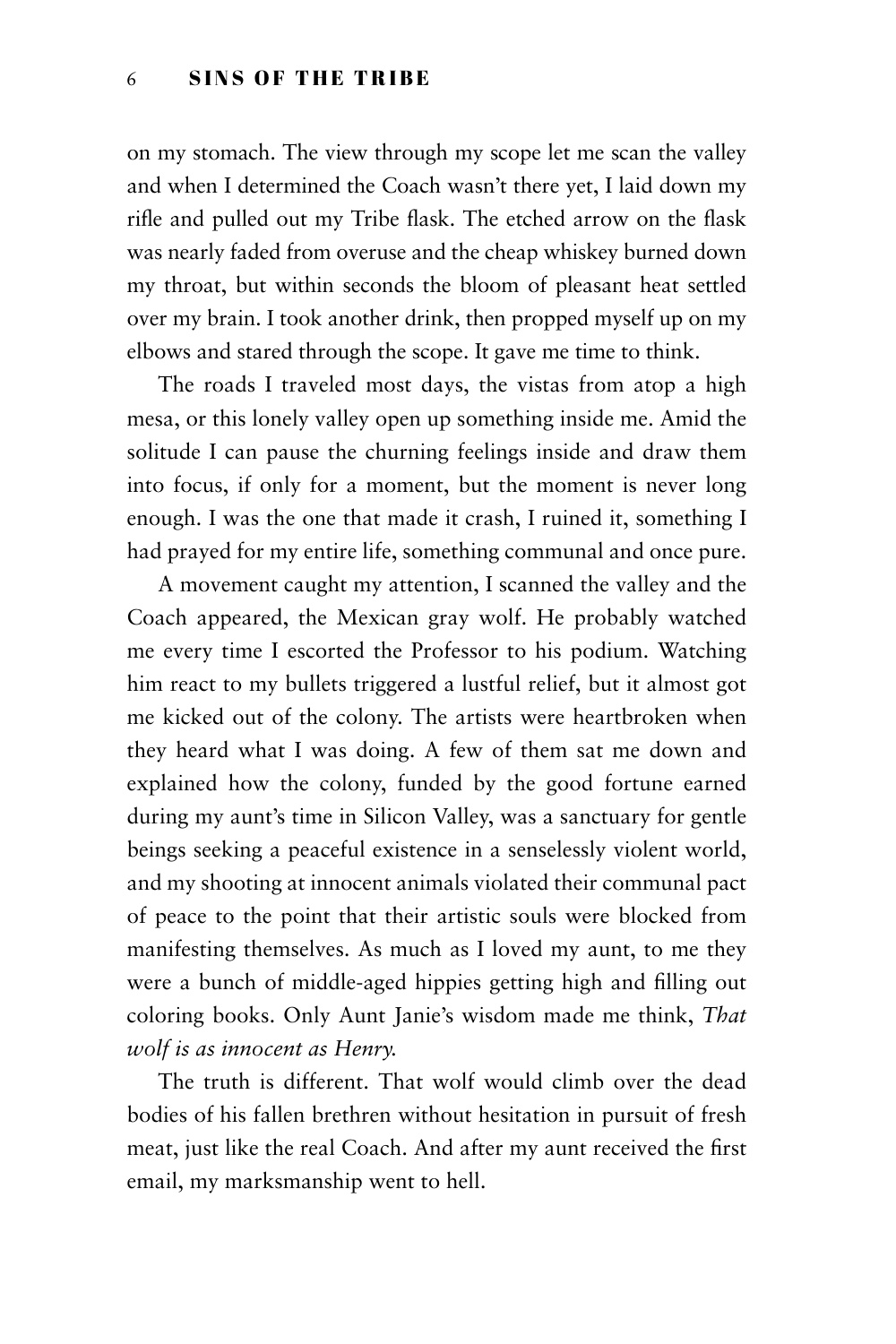*My name is Dion an old friend/former teammate of Wally Hestia. It's very, very important that I contact him, I have tried for two years but now it's super important. There's no trouble, he doesn't have to worry but I need to contact him very soon. Someone gave me this email and said you may know him or something. Please let him know I gotta talk to him, he can get back to me on this email. Thank u.*

Before I was done reading, I could feel something growing out of me like vines trying to reach into the computer, wanting Dion's approval, wanting to be part of the Tribe again.

"Is this a friend of yours?" my aunt said.

I guess I was in shock and didn't notice her question until she asked again. I pulled out my flask, took a long drink, and wiped my mouth.

"He was special, one of the great ones, but he got ruined, too." I looked to Aunt Janie and saw the concern on her face. "It was my fault."

She took my hand in sympathy and we sat in silence.

"You've got to move on, Walter," she said. "You need to find out what he wants."

I didn't respond. I held my head in my hands, waiting for the moment to pass.

"You don't even see the irony of it, do you?" she said.

I lifted my head, wanting her to continue.

"You left and you're free with no responsibilities; you live in a wide-open space with no boundaries. But all you've really done is build yourself a prison." She waited for my response, but none came. "You need to reply to this Dion."

The dashed crosshairs of my scope lined up right on the Coach's temple and a simple squeeze of the trigger would end his life as the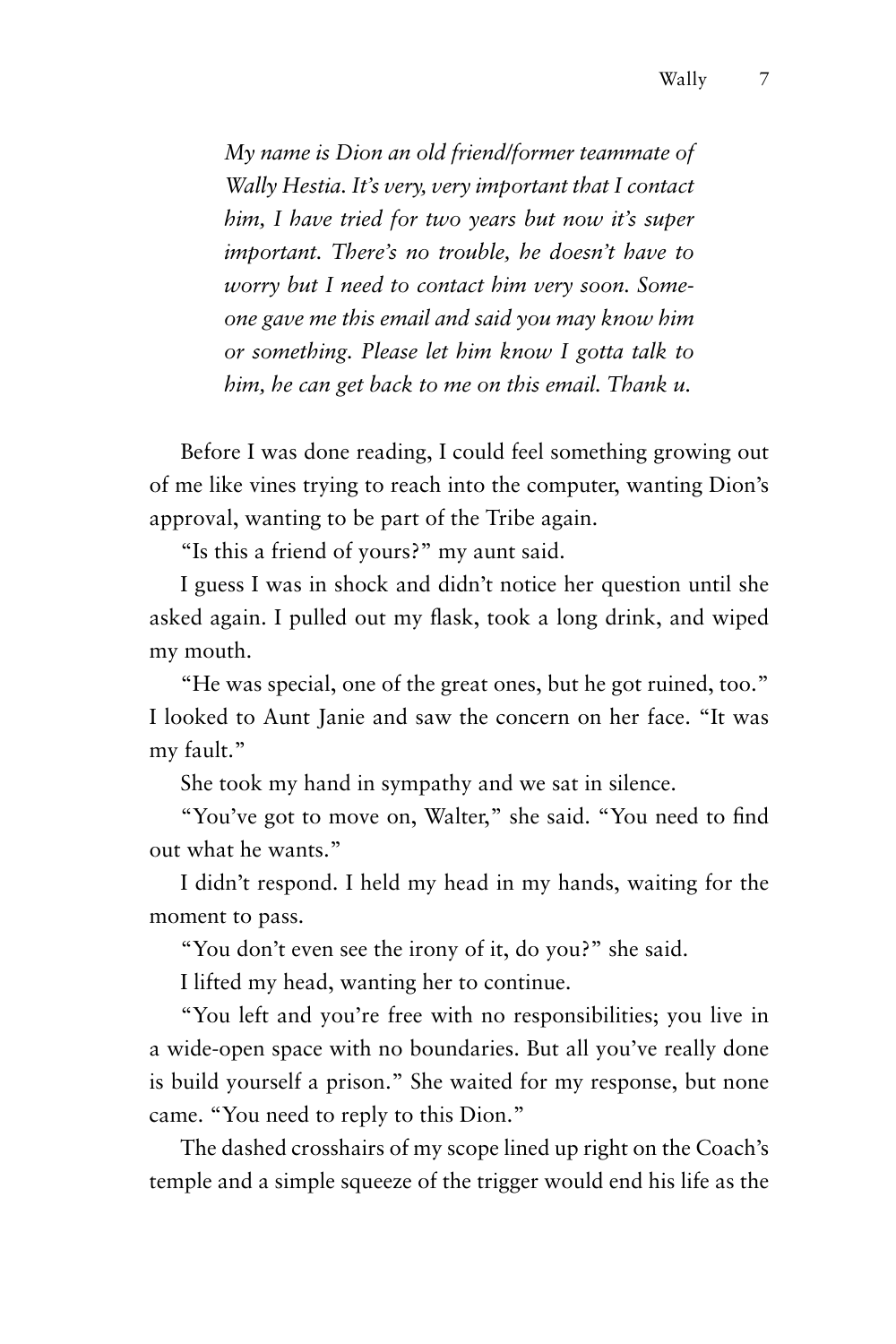Professor looked down on him. The Coach was a few feet from the podium, sniffing and circling as he tried to determine the best way to scale the boulder. I squeezed the trigger. The bullet hit the side of the podium and the Coach jumped back in fear but didn't yield any further. While he stood there, tongue out, breathing hard, I fired again, and it hit a few feet in front of him. He jumped back and then trotted off into the scrub brush, but I knew he'd be back.

I'd thought I found my own sanctuary here. Looking down the valley on a beautiful afternoon with no connections to the world was enough for me. After I left Bastille—escaped, really—I cut off all connections. I threw away my phone outside the stadium and never went back for my laptop. The only time I'd been on a computer since was when I used my aunt's to delete all my social media and email accounts and to see if that reporter printed the story. But she didn't, another promise of truth that went unfulfilled.

After the first email I drank enough to make my head pound like the marching band was playing off-key just outside my trailer. It was a few days before I responded.

> *I heard you're looking for me, I don't want to be bothered. What's so important and how do I know this is the real Dion McAres?*

The Coach approached the podium, and I could see his determination. I got up on one knee, took careful aim, and squeezed off a shot. It hit behind him.

> *I'm going to Bastille for the Kentucky game. Get there Friday night and call me at the number below. I'll let you know what hotel and I'll get you a room. Click on the attachment to find out why. Dion. TRIBE FOREVER!*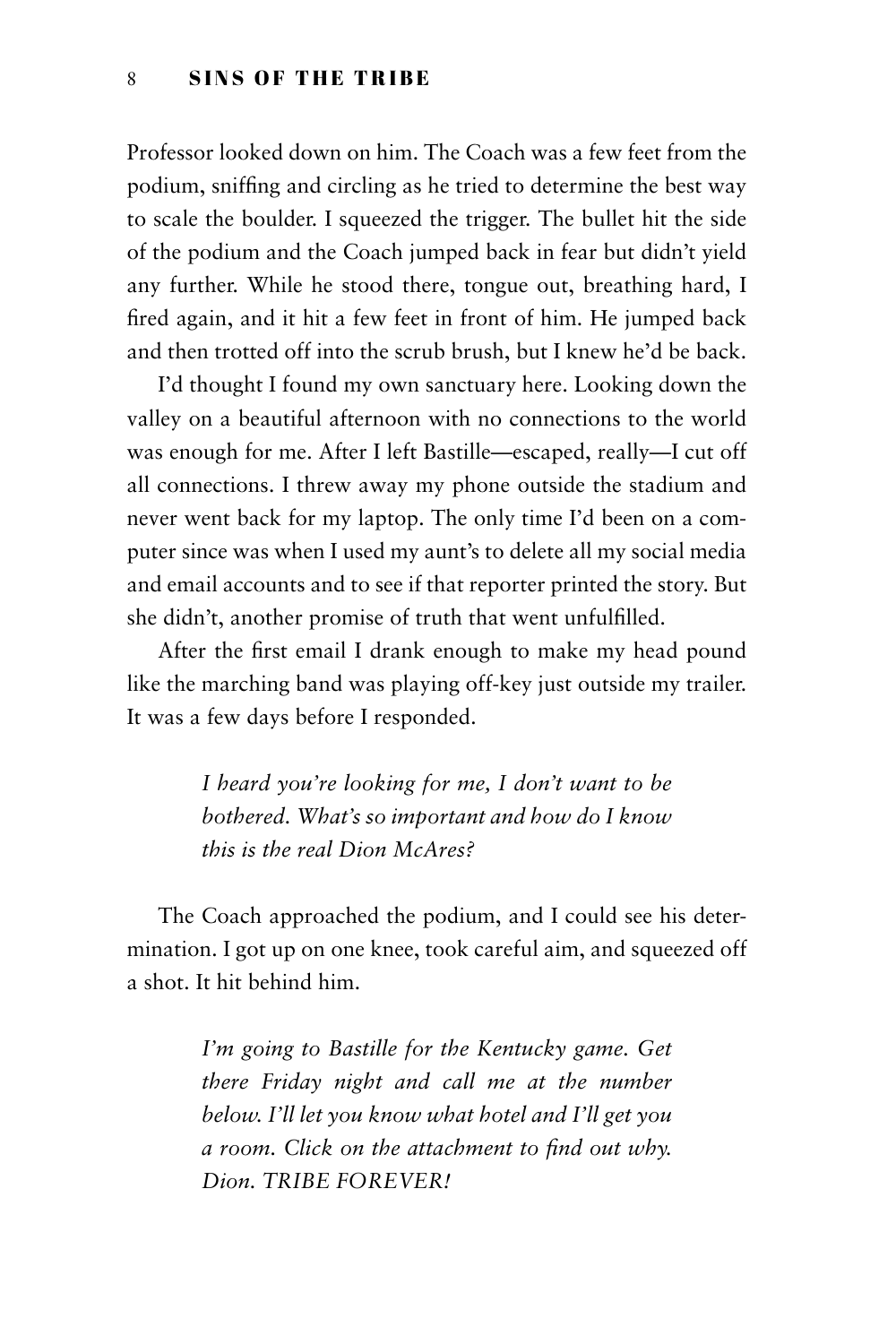The Coach circled the podium and I stood, not caring if he saw me. I fired off three shots, none close.

The attachment was a picture. My aunt's internet connection was slow, it filled the screen in slow horizontal lines from the top down. I could tell it was the campus right away, the stadium was in the background and there were people tailgating in the distance. Then the top of a football helmet appeared with people standing on both sides of the player. I saw Henry was the player, the people I didn't know. You could take a hundred pictures of Henry while he was in different states of mind and to anyone else, he would look the same. But I could call out every mood he was in; I could tell if he was joyful or sad or panicked. This picture made me cry. He was broken.

The Coach must have come from the far side, he appeared on top of the podium and approached the Professor. Then he stopped and looked in my direction, like he was asking what I was going to do. I fired until the clip was empty, and every shot missed.

> *I forgot to say how to prove its me. You and me are the only ones that know what QB21 means. You have to show up, I'd come and get you if I knew where you were.*

I never shot a single wolf in all my trips to the valley; I didn't have it in me. I sank to the ground and started to sob then covered my ears to hide from the sound of the Coach tearing into the Professor. In a couple of weeks, I'd be at the Kentucky game.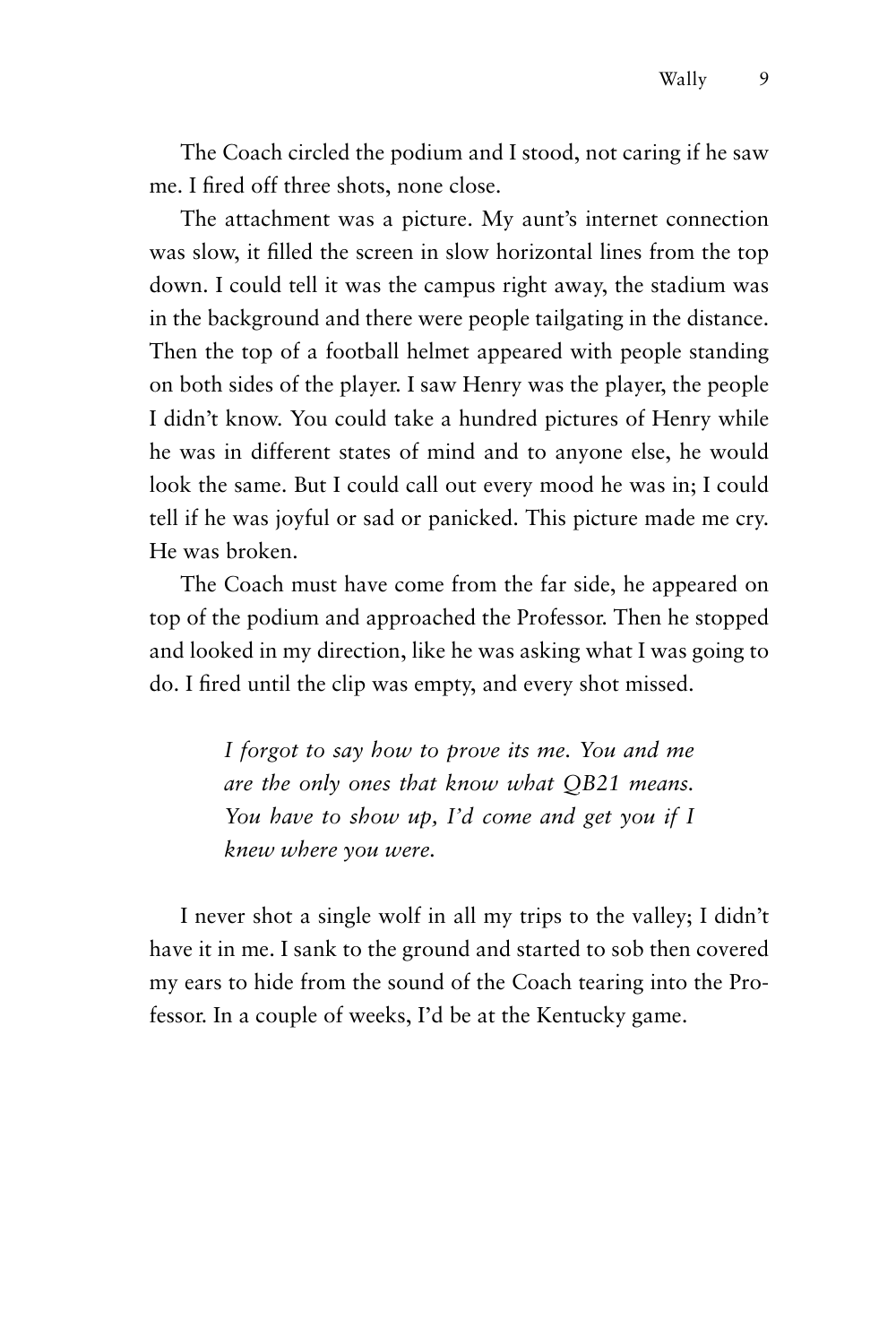#### Dion

#### ORCHARD PARK, NEW YORK

**THE BALL SPUN** towards the ceiling in a perfect spiral and seemed to hang in the air before dropping back into my hands. It was my new ritual: lying on my bed, catching the ball, then closing my eyes and becoming Wally for a moment, trying to imagine what it was like catching the snap, placing the ball, then hearing Henry boom the shit out of it. Watching my boys run onto the field knowing it was a sure thing was like springing a secret weapon on the whole world, and it never got old. They were the most reliable weapon we had, even more reliable than me. And the most innocent. I can imagine being Wally as a holder, but I can never even come close to imagining what he went through.

The ball floated up above me and when it came down, I closed my eyes. I can still see their faces; Wally wanting to be part of the Tribe, Henry not wanting anything other than to be with Wally. The first time I met them is still fresh in my memory: two little white boys, a pair that had no business suiting up for the Tribe. I thought I was special, shielding them from abuse, making sure they felt welcome, but I was just doing it for myself. Through everything that happened, Wally was the only one to act like Bastille meant more than a winning football team and he paid the price for it. I wasn't there for him then, as a matter of fact, I abandoned him when part of it was my fault.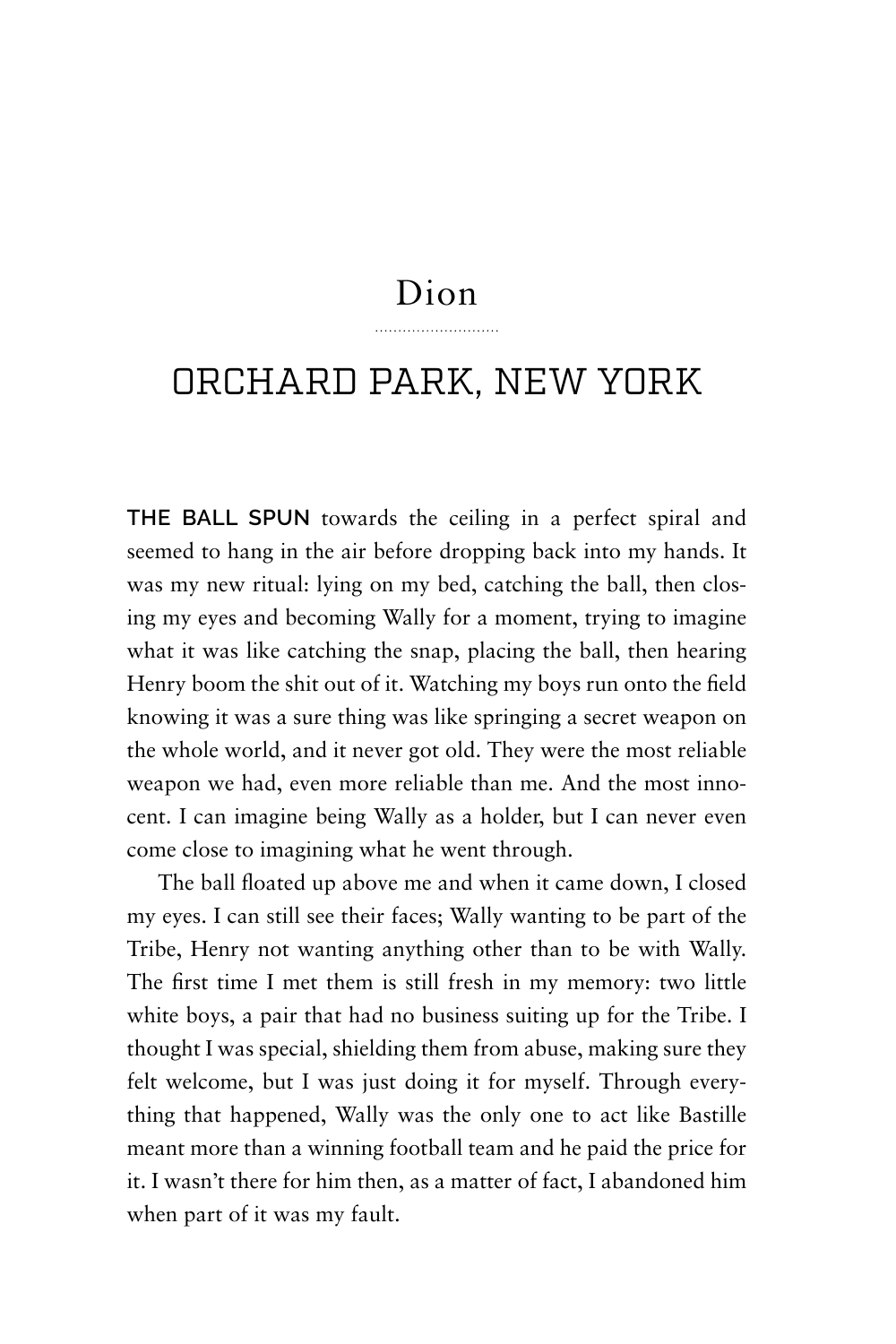I tossed the ball in the air again, watching the laces spin around as if they were the days flying by. We didn't have much time. I'd searched for him for so long that it became a second job and now that I had made contact, it felt like I'd never hear from him again. The picture of Henry had to make a difference, it just had to.

The ball flew straight up, almost hitting the ceiling, and this time it had a slight wobble, an imperfection. Wally and Henry were perfect. We weren't. We let him down and he took more blame than any man could ever handle, some of it directly from me. We can't erase the past, but we gotta stop this sin from destroying the future. Wally has to believe again, and when he does, so will I.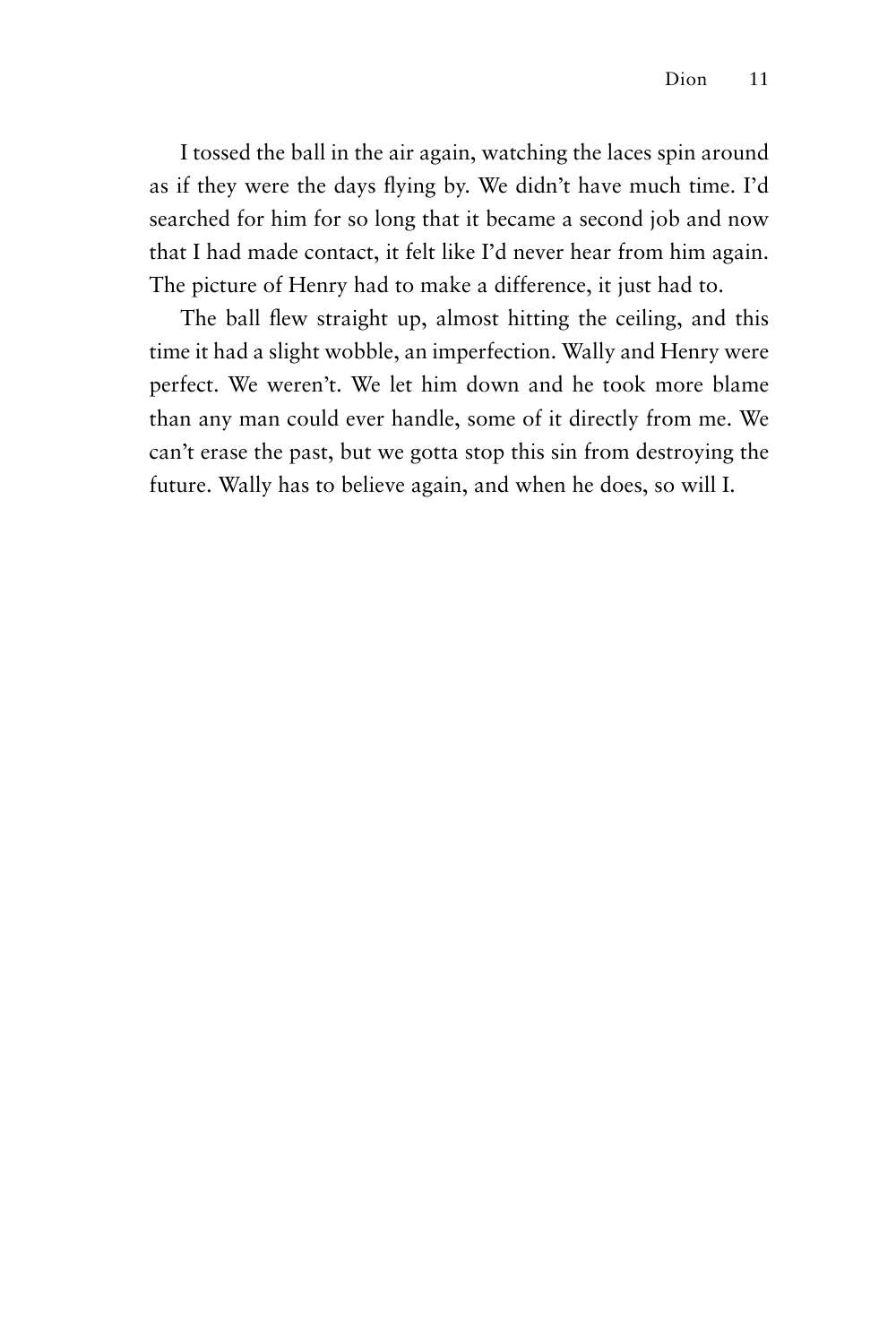#### Wally

### WEST TEMPLE, GEORGIA FOUR YEARS EARLIER

#### i.

**THEIR OFFENSE OVERLOADED:** all three wide receivers and their tight end were lined up to our right, leaving Jameel Williams, their best player, as the lone back and the left side empty. Their quarterback approached the line, pointed at me, and yelled a presnap call I'd hear all day. *"The Mike is 16, the Mike is 16."* I was West Temple High's middle linebacker on defense—the Mike, quarterback on offense, and number 16.

It was the first play of the game, and I knew the play they were about to run, something I'd seen on film all week: a toss sweep to Jameel to our left, with both guards pulling. Their quarterback and I held a brief look as he put his mouthguard in and began the sequence with muffled words. He was just a normal kid like me, as opposed to Jameel Williams, who I feared would run over us, by us, and through us all day. Nevertheless, we were going to put a licking on him, at least we had convinced ourselves of that in the days leading up to the game.

"Marshall," I yelled. With a brief glance to my left I saw him nod for my benefit without looking at me. He knew it was coming,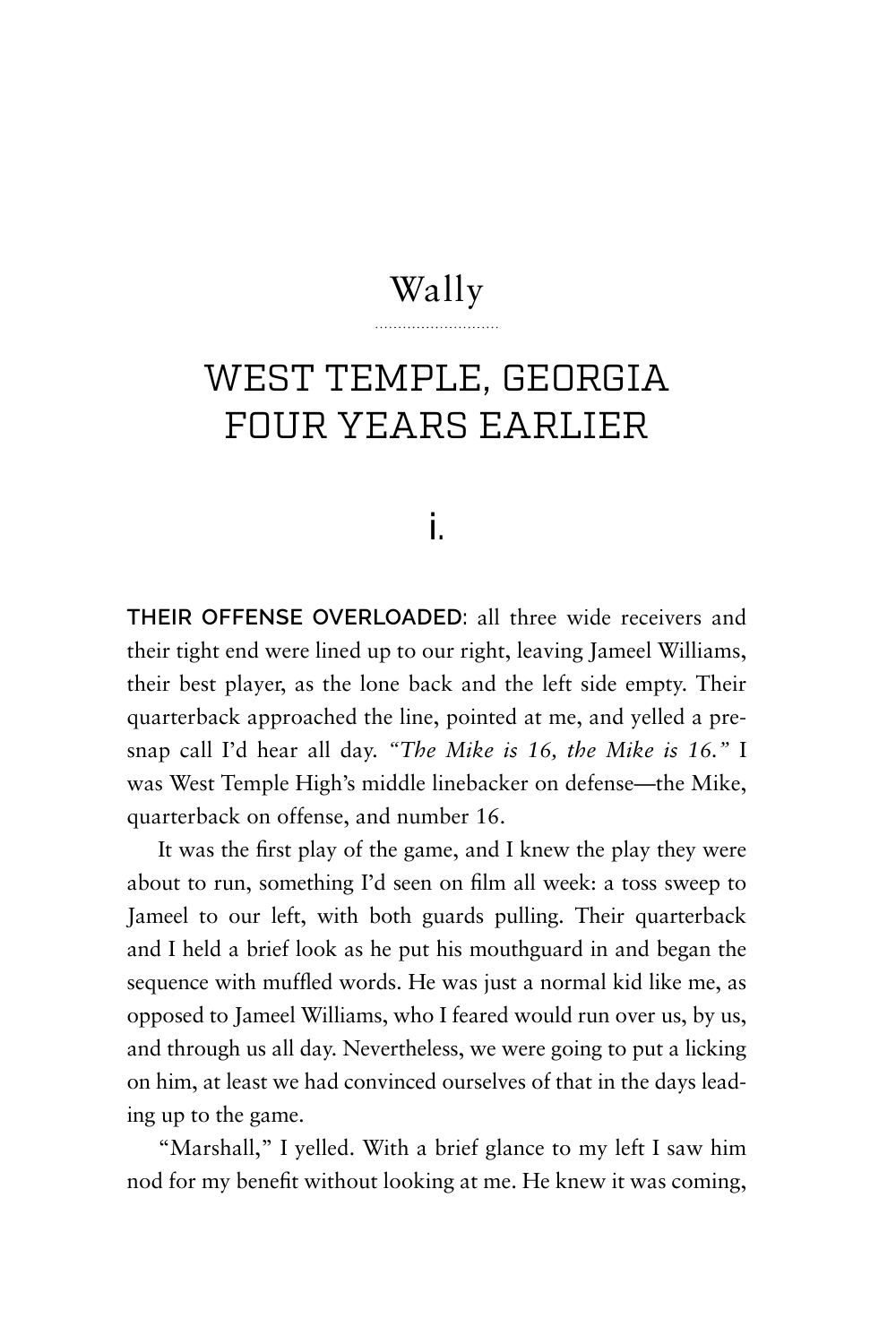too, his job was to hold the edge. Then I yelled "Louie, Louie," to our defensive tackles, which meant penetrate to the left.

Then, when the center snapped the ball, something beautiful happened: Their lead guard pulled the wrong way and met their other guard in a head-on collision behind the center. The center came at me low and fast, and I shot my hands out and popped him on his shoulder pads. Like all mediocre linemen, he stopped moving his feet and I was by him quickly enough to see our defensive tackles bottle up Jameel and just about bring him down. Marshall, our best player, finished him off for a two-yard loss. It was going to be a long game and I loved every second of it.

Game days in high school. They had a special quality that fed me in ways I thought I couldn't live without. Like walking through a doorway into a temporary reality that would soon be shut and sealed again out of necessity. The feeling hummed beneath my skin and started from the time I woke up until I fell asleep, replaying the moments before they became a pale memory. The feeling was better with a win, but still powerful with a loss. Stronger if I played well, but still meaningful if I didn't. It was all war with no death. It was ever-important, without destroying innocence. Everyone cared, but there weren't enough to corrupt. We could perform, create, and destroy; we righteously screamed to claim our victories and howled at our failures; we were unique and unscripted. Instead of existing in quiet desperation, I was alive.

There were thirty-nine game days for me in high school, counting freshman, JV, and then varsity, and it was drawing to a close; the New Brunswick game was the thirty-sixth and also the day I first met someone from the Tribe. If the trail ended there, it would've been enough for me to talk about the rest of my life.

I always woke before dawn and as I laid awake, I listened to the rhythm of Henry's sleep, his innocent breaths barely audible three feet away, a sound that had fended off loneliness since I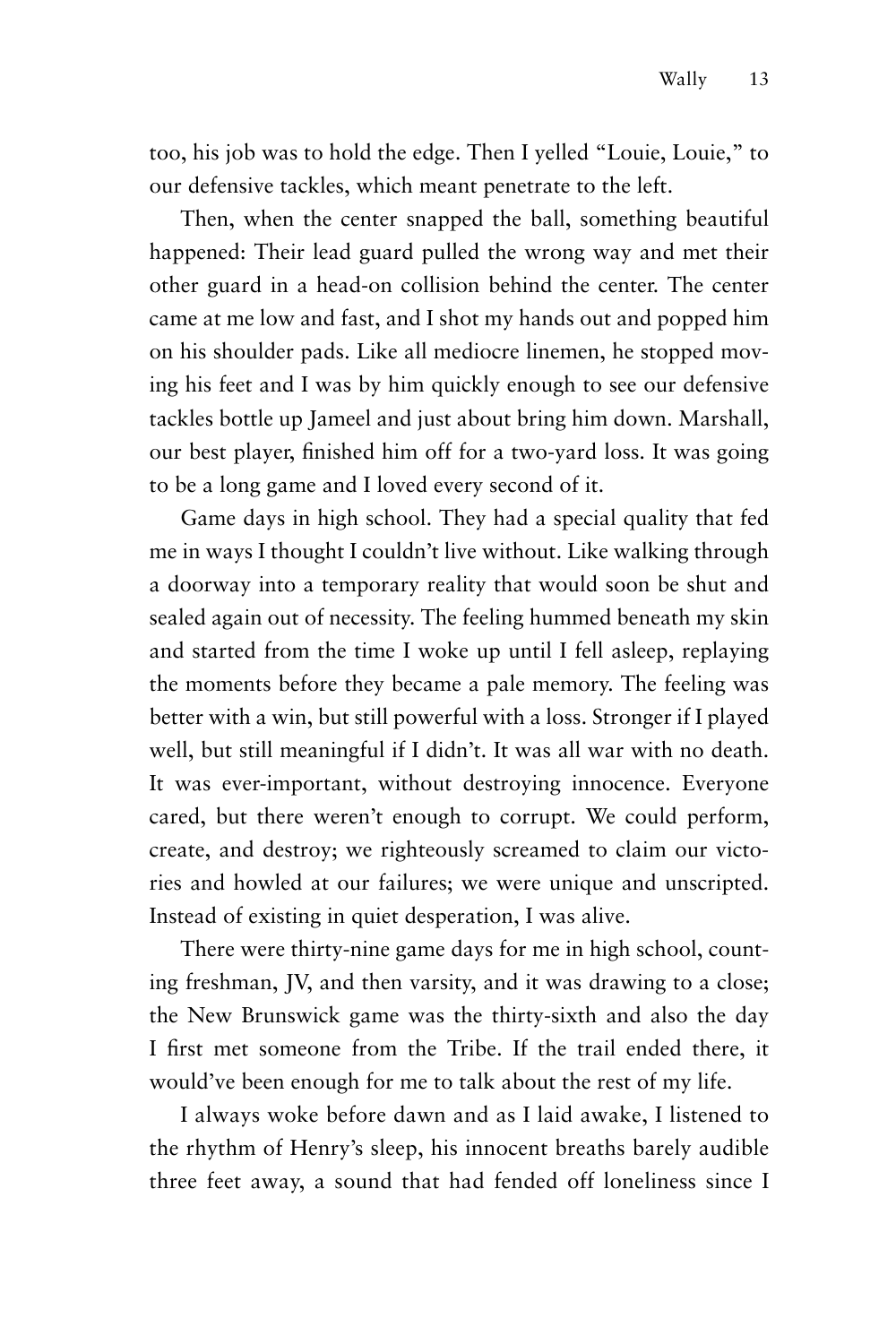was five years old. He never woke early or slept late, he waited patiently while I did his homework, and he never left the table until he was told.

I got up and edged my way between our twin beds and reached over the crowded desk, trying to find the window shade's cord without knocking anything over and creating a clatter. Henry wouldn't mind, but my adopted father, the Minister, would raise holy hell if I woke him.

Before we went to bed, I saw the Minister on the screened-in porch, slumped in his overstuffed chair, staring out into darkness. It was eleven thirty when Henry and I got home from work the night before and went through our routine. The side screen door creaked in proportion to the speed at which it was opened and I always pulled it slowly, then waited for Henry to hold it. The main door's knob was barely visible, and I carefully turned it to see if it was locked. When it opened, I stepped into the kitchen as quietly as I could while Henry eased the screen door shut behind us. We stood in the kitchen waiting to hear where he was and with no sound of him, I stepped into the parlor and saw him from behind in his chair out back.

The red glow of his cigarette illuminated the silhouette of the glass in his hand. As he exhaled a plume of smoke, I bent over to look at the bottle of scotch on the counter. It was a good four inches emptier than the night before, so I sent Henry to our room while I braced myself. I'd stopped trying to figure out the reasons for his rage long ago, I just let him land backhands across my face to wear him out and protect Henry. That night was no different.

But the mornings were mine, especially on game days before sunrise. In the pre-dawn darkness, I'd look through my window and imagine a different view before the morning light began its weak coloring of the yard, the goalpost trees, and the forest that led to nowhere. After a few minutes, I laid back down and looked around the room for inspiration, but it was too dark to see.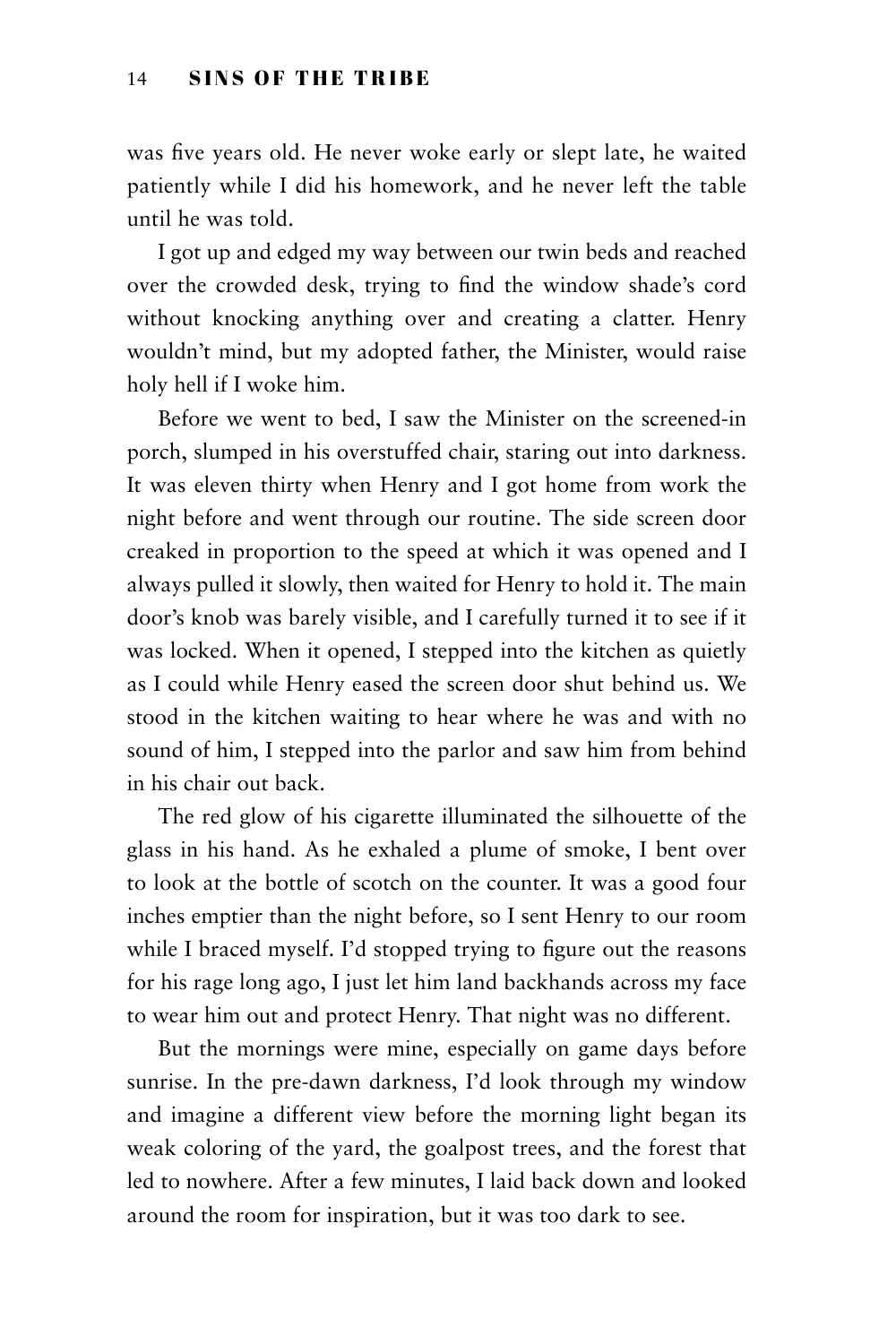The poster of Clayton Gilmore, the Tribe's quarterback from the 1979 National Championship team, was hidden in darkness. I couldn't make out the colors and had to use my memory to see Clayton's beautiful green jersey with his white number 12 outlined in bright gold just below *Bastille* on the front of the jersey. His pants were white with gold and green striping down the side. The helmet was the best and it hadn't changed in all these years. It was white, a pure white, with just the right touches. The arrow started at the very back of the helmet and extended over the top to the facemask. Most teams have silly little stripes down the middle of their helmets that don't mean a thing and are just a distraction, but the stripe on the Tribe's helmets ended right on the forehead in a large green arrowhead.

On our bedroom wall there was a classic picture of the Tribe's offense during a game, taken from just the right angle, showing the offensive line, tight end, and quarterback and the first thing you notice is all those arrows on the front of their heads—lined up as if they were coming at the defense's heart. To finish it off, on the right side of the helmet was the *Tribe* in traditional script and on the left side was the player's number.

I admit, there were many sleepless nights spent lying in bed or daydreaming during class or a bus ride to an away game that I'd imagined myself in that helmet with my number 16 on the side. Just like Anthony Duke, number 16, the famous wide receiver on the '85 team that won it all, whose poster looks down on my bed. Next to him is Coach Oldham. For over forty years he's led the Tribe, a hero and the most respected figure in college football, maybe in all of sports. In the poster he's on the sideline wearing his famous green sweatshirt with "*TRIBE"* across the front. He not only coached the Tribe, but had played for them, too, winning our first National Championship in the sixties.

The most recent picture on our wall is brand new, a picture of Dion McAres, our new quarterback and the latest member of the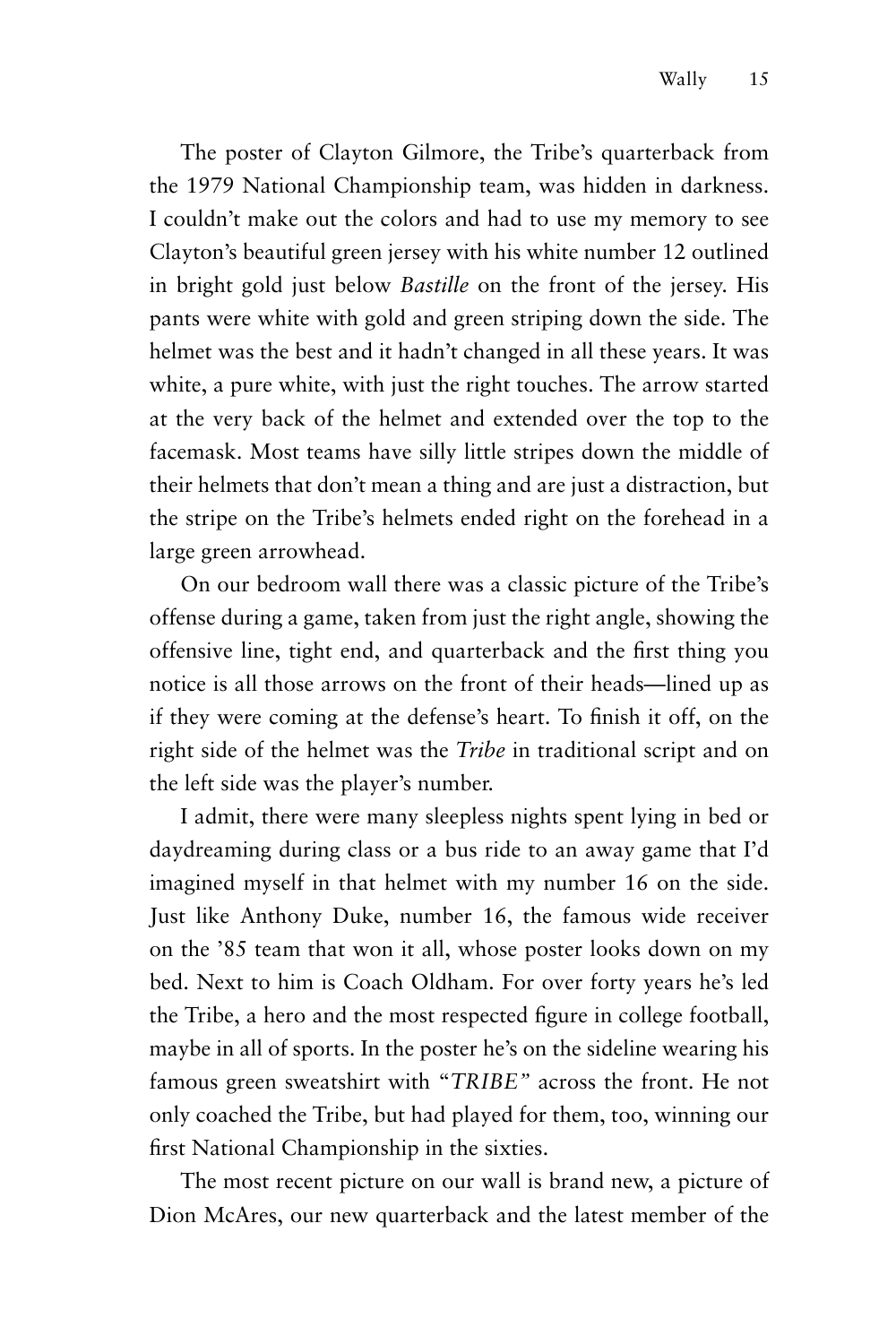Tribe to be profiled by Sports Inc. To be featured on the cover of the country's biggest sports magazine and website is an achievement unto itself and it had been over fifteen years since the last one. But to reach that level as a true freshman after only three games provided much needed hope for the Tribe. The headline said it all: "The Tribe Is Back and in the Hands of Dion." He was only a year older than me, but athletically, we were in different worlds. Dion was six-foot-five and 220 pounds, a five-star recruit with offers from Alabama, Notre Dame, USC, Texas, Florida State, and every other school that ever graced the top twenty. There was a picture of him during his senior year of high school where he was sitting on a floor and beneath him were all the offer letters he'd received. But over his heart was the offer from Bastille and on his head, a Tribe hat. The internet went crazy that day, both for and against.

When the sun appeared, I sat up and reached over to Henry.

"Let's get our chores done so we can get ready for the game. We've got New Brunswick today, and Jameel Williams."

Henry took his time and I waited until he was engaged, then told him to get breakfast. I made both beds and folded Henry's clothes from the night before. He waited for me in the kitchen with an empty bowl in front of him and I filled it with his favorite cereal, then got the milk.

While Henry ate, I went out back to the screened-in patio and took measure of the mess. The Minister had company; there were seven empty beer bottles lined up by the lawn chair and a halfempty bottle of wine by the wicker chair. I collected the bottles, had my own cereal, and straightened up the kitchen.

"Let's go to the Church," I said.

Outside, leaves crunched under our feet as we walked and the smell of smoke from last night's school bonfire hung in the air.

"I wonder if they had a good time," I said. Henry looked at me but didn't speak. "I hope they didn't party too much."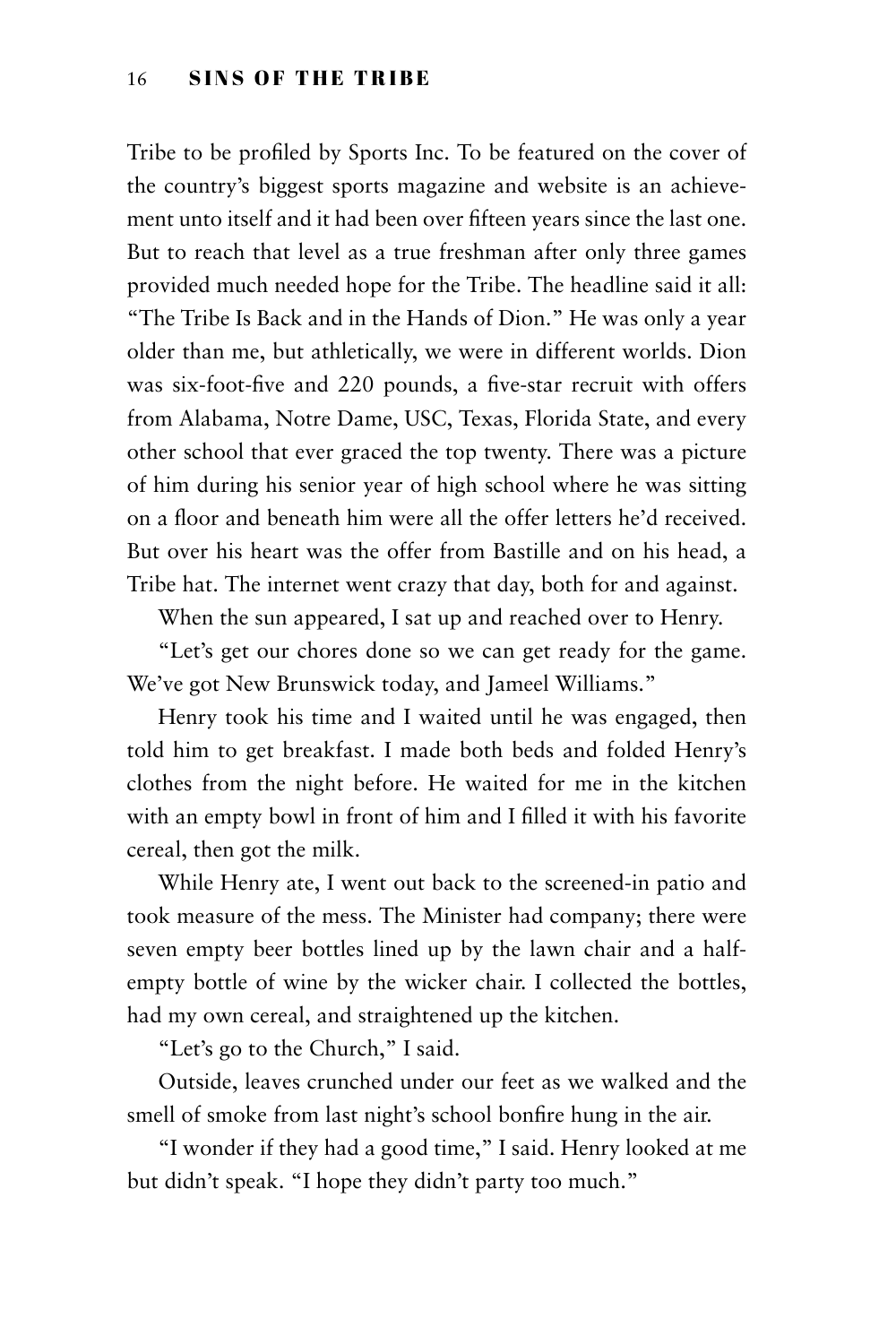Before we made it to the Church, the morning chill had gotten to Henry. I heard his teeth chatter before he let me know how serious it was.

"I'm cold, I'm cold, I'm cold," Henry said, his voice never changing tone and without inflection.

It was Henry's way of screaming. I gave him my jacket and he wrapped himself in it without putting his arms through the sleeves, but his teeth continued chattering until we got inside. It was my unplanned routine: keeping Henry warm, making sure his helmet was buckled up when he came on the field, telling him it was okay to speak to someone. *Someone is talking to you, Henry*, and he'd see the person as if they'd magically appeared and then he'd look at me again, a sacred reward that filled me and gave me purpose beyond anything I was supposed to subscribe to. He saw the world through me; I was the only one he looked at when called, and when we saw each other, the loneliness that covered me evaporated.

Cleaning the Church would take an hour and a half if I hurried. Henry sat in the front pew, pulled out his phone, and began playing the numbers game that gave him something to do while I went to work. When I finished cleaning, I put on my Tribe hat and we headed for school a mile away. My anxiety was peaking, and Henry's slow movements drove me crazy but there was nothing I could do. The only time he ever moved fast was when he kicked.

Ever since our freshman year Henry had suited up but he never kicked until our junior year. Coach Huey needed every warm body he could to warrant the team's funding and I never had the nerve to tell him how good Henry was. During that junior year we were winless after three games and during the fourth, Lucas, our QB and kicker, broke his ankle just before halftime. We lost 6–0 and Lucas was gone for the year, but I got my first playing time as a QB on varsity. The real shame of it was we did drive the ball three times in the second half inside their twenty—and once inside their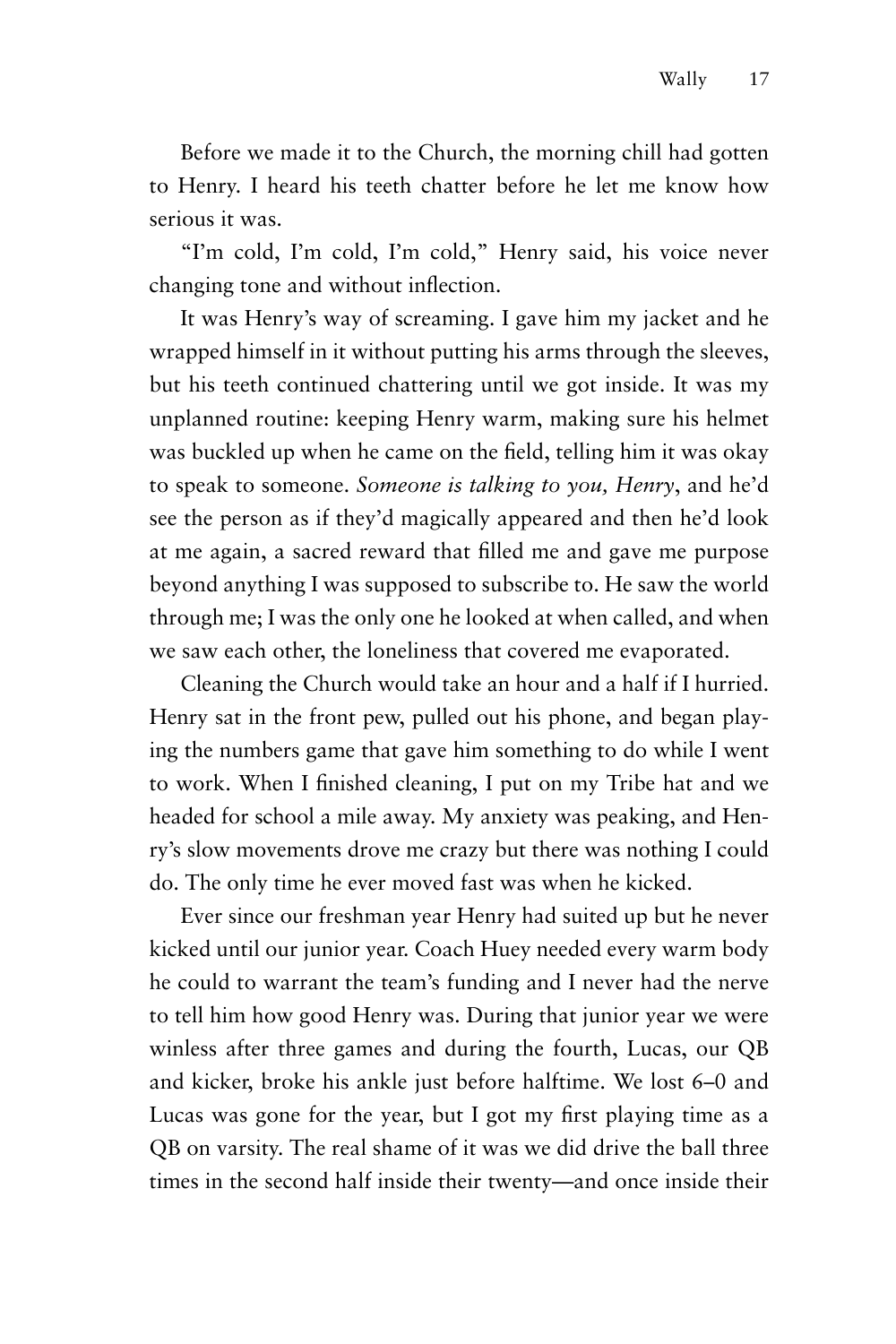thirty—but without Lucas we didn't try any field goals and lost the ball when we couldn't make a first down.

The next day on Saturday afternoon I called Coach Huey and asked if he'd meet me at the field to discuss an urgent matter. While generally a congenial man who knew his football, he was ill-suited for an open conversation about strategy after the shameful burden of going 0–4. The first thing he asked was what in the hell was so important that there was a risk of him missing Bastille's kickoff and I quickly reminded him the game wasn't on for another hour.

That's when Henry, unprompted, approached the ball with three strong steps that caught Coach Huey by surprise. He kicked the ball off a tee for a forty-yard field goal, and it cleared the cross bar by twenty feet. I didn't say a word.

"Henry Nubinski, what in the world?" Coach Huey said. "You kick that ball again."

"Watch this, Coach," I said.

I took the ball over to the left hash and knelt down to hold for a fifty-yard kick. Coach Huey was standing behind us, and when I heard the punching sound of Henry's foot on the ball, that was all the evidence I needed to know it was good.

"Coach," I said, "Lucas is out for the year, and he wasn't that good of a kicker to start with. If Henry's kicking, we win. I know people talk about him, but he's just shy and he knows the rules." Henry didn't miss a single kick the rest of that season and he hadn't missed one this season. I just hoped that he'd get the chance against New Brunswick, the dominant team in our league.

Earlier, when the New Brunswick bus pulled up as we were heading out for warm-ups, they eyed us and we eyed them. They weren't any bigger than us, except for one lineman that seemed too fat to get out of his own way. Then I saw number 5, Jameel Williams, a four-star recruit who had offers from most of the big schools in the south. The program listed him at five-foot-ten, the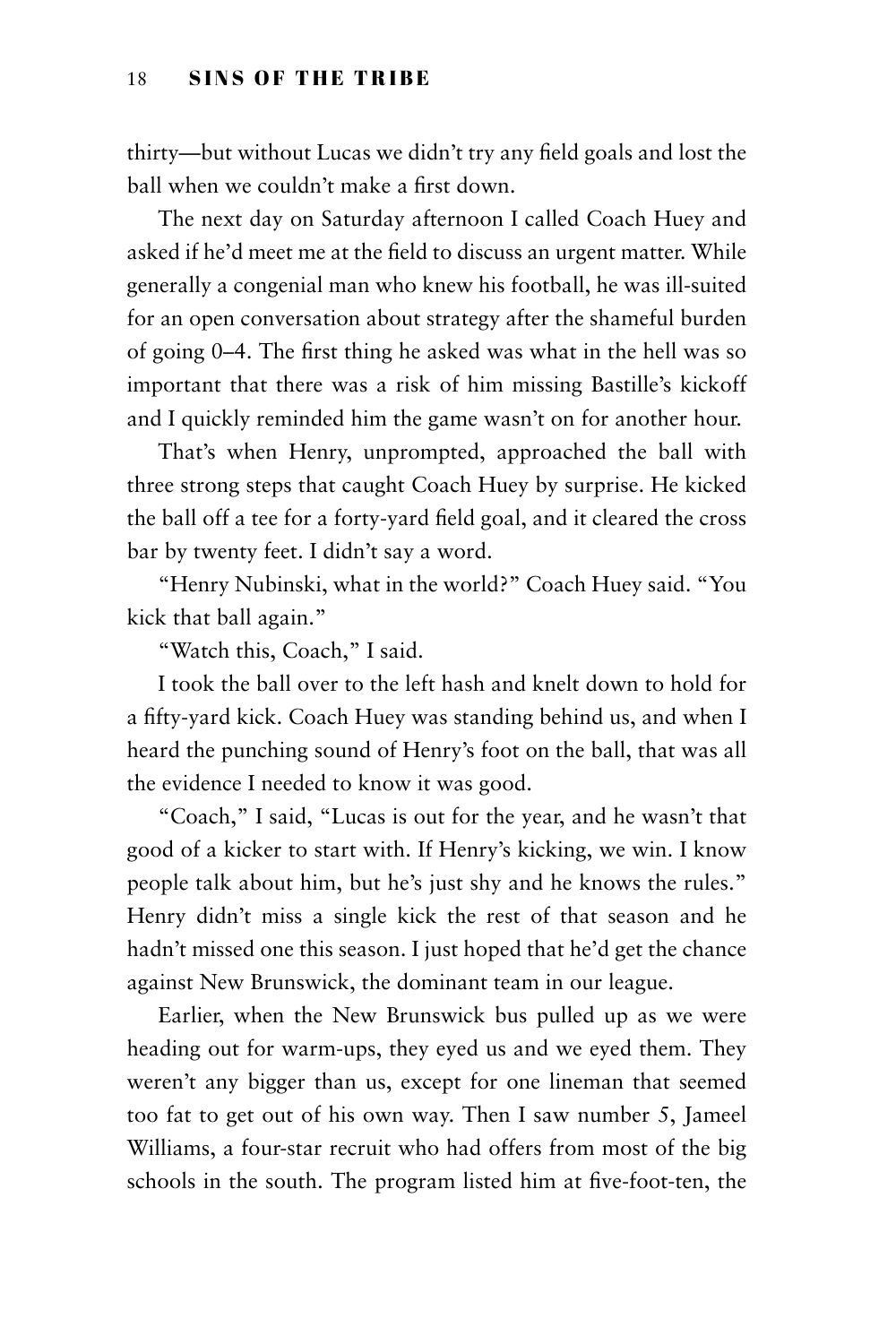same height as me, but he weighed 195 pounds, twenty more than I did. I could tell by the way he walked he had more fast-twitch muscles than our whole backfield combined.

After their first play, the two-yard loss, their quarterback cussed out the errant guard and sent him out of the game. On second down Coach Huey, in all his wisdom, called a run blitz through the A gaps and there was nowhere for Jameel to run; I got partial credit for the tackle. On third down they threw long but it was incomplete, not even close. I came out of the game for the punt and sought out Coach Huey.

"Now's the best time, let me do it," I said. I wanted to take a shot down the field on the first play, something I'd lobbied him for all week.

He pulled his headset below his ears, thought for a moment, then turned to me. "Pro right, 383 flow and tell Dyson to play the Z. He's the only one I want you to tell. And get rid of it quick."

I caught up to Dyson before he got to the huddle. "Play the Z and run a fly, I'm going to launch it." Dyson only got about three passes per game and typically dropped the one I threw on target. As we broke the huddle I whispered to Marshall, "I'm going to pull the ball."

New Brunswick was in a 5-2 defense with Jameel, playing strong safety, lined up off the tight end to my left. He began to creep up as if he was an extra linebacker. When the ball was snapped, I turned to my left to hand off to Marshall through the three hole and Jameel bought it. I pulled the ball out of Marshall's belly, and he hit that line like an airboat about to plow through the everglades when Jameel hit him. It was like Marshall hit an unseen piling from an abandoned pier, he didn't just stop, he was *pierced*. But I still had the ball.

New Brunswick's fat lineman was quicker than I thought, and he was half-blocked when he got close, but I ducked under, came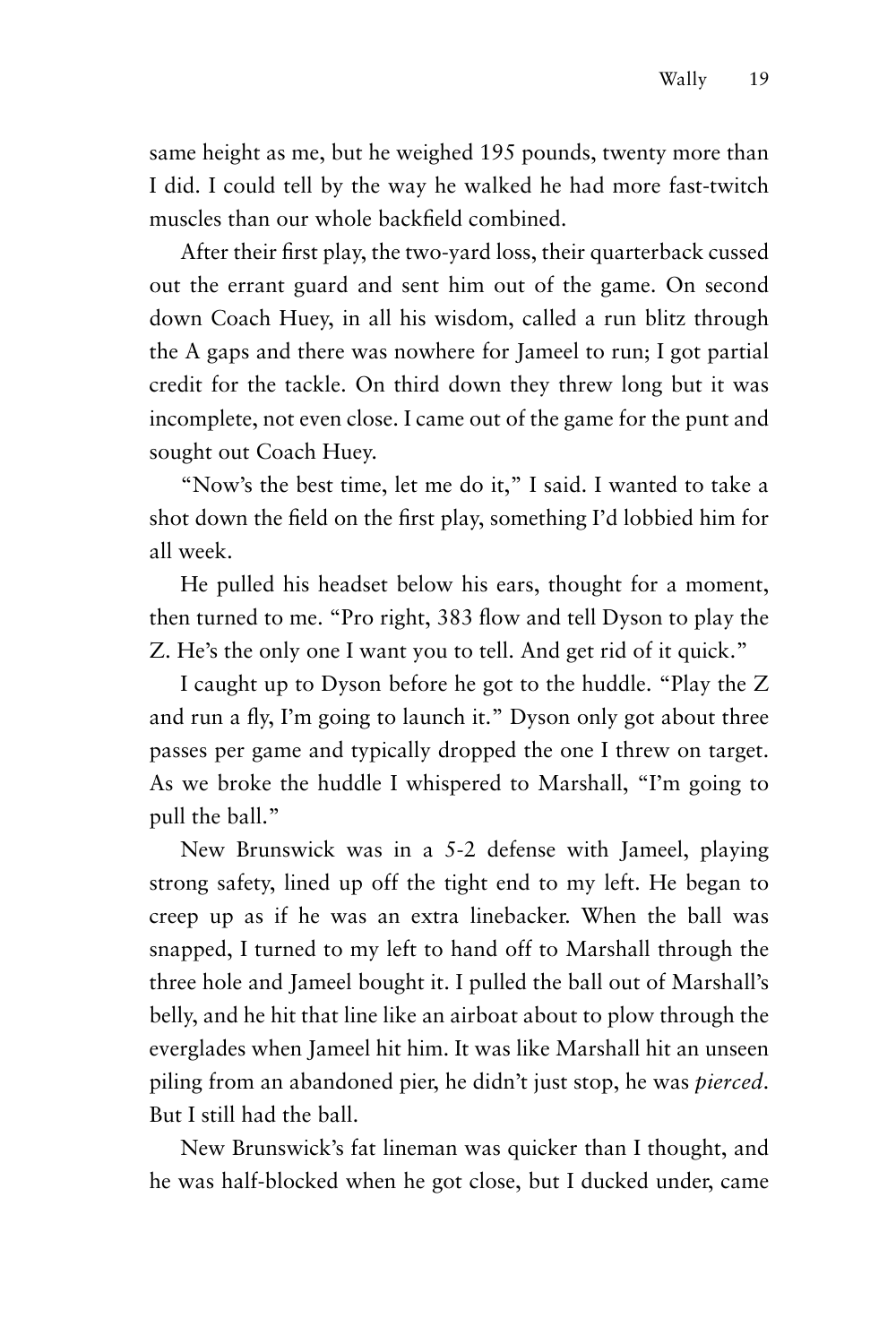up, and launched the ball to Dyson. There was only a fifty-fifty chance the pass was close, and even if it was, Dyson had the same odds of catching it. As soon as I threw it, Jameel crushed me. Cheers from one of the sidelines erupted, but I was hit so hard I couldn't tell which sideline was happy. As Jameel stood up, he looked downfield and then back to me.

"You got lucky, boy," he said.

Still lying on the ground, I replied with a weakened voice. "Damn right, it's not like I'm going to outplay you."

That gave him a quick pause and he helped me up. As we were trotting down the field, watching Dyson score his first TD of the year, I spoke to him.

"A lot of scouts here, light it up."

He looked at me as if I'd violated an unwritten rule. "Ain't you trying to win?"

I shook my head, trying to gain clarity after taking his hit. "We've been talking about you all week; we're going to hit you with everything we've got. And next year when we're watching you on TV, we'll brag about playing against you."

It was as if I'd regained his trust. "True," he said and then headed for his sideline.

After Henry kicked the extra point, we were up 7–0, the only time they'd trailed all season, and I soaked in the moment. The rest of the game is difficult for me to recall, due to the shots I took to the head. I do know that on their next possession, Jameel got enough clearance on his toss sweep to make the corner, and, except for our undersized free safety who tried to tackle him and got knocked out in the process, no one touched him. When we did tackle him, it was due to an overload into the play or a stunt that bottled him up.

There was one play in particular that illustrated the difference between an average high school athlete, like myself, and a top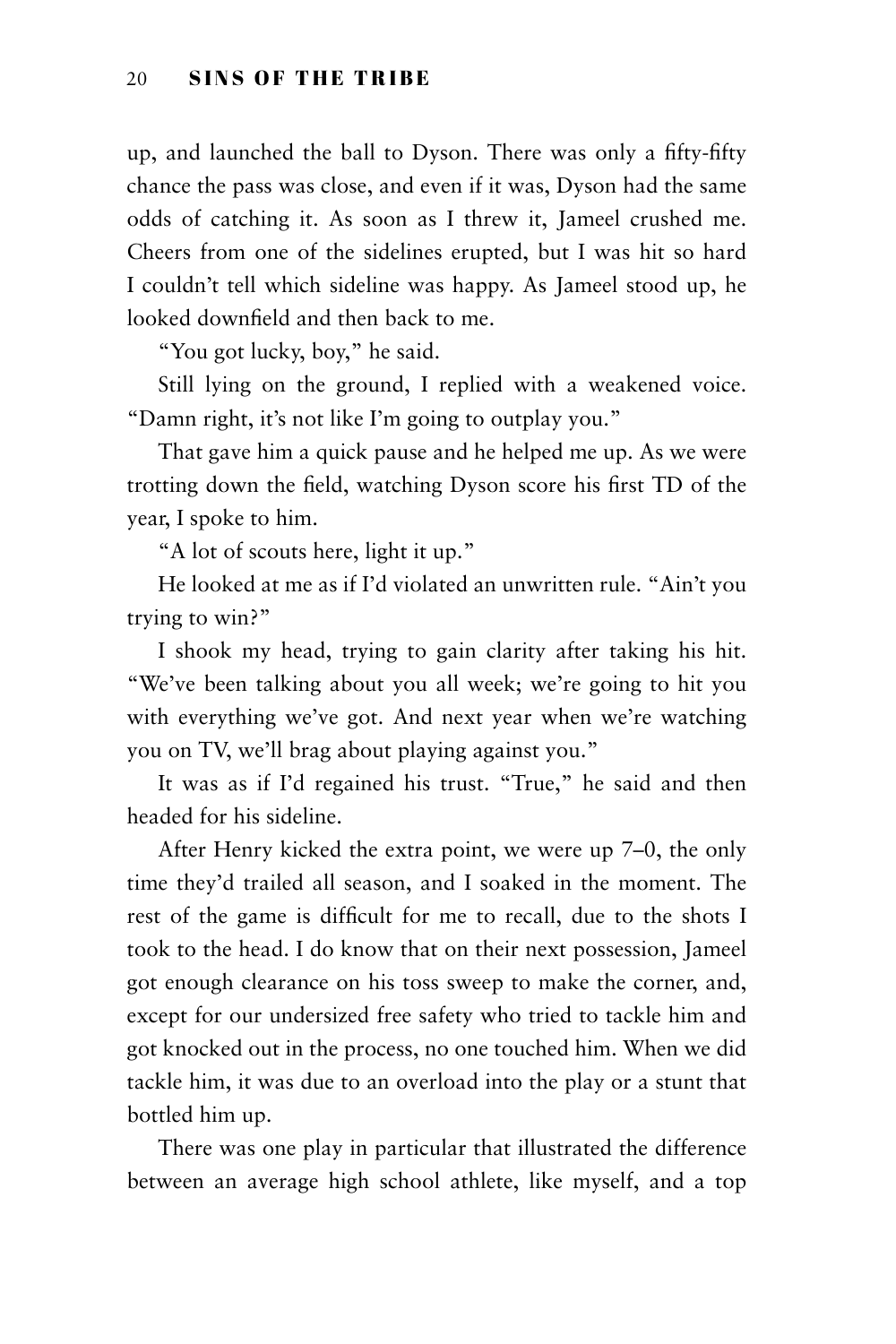college prospect. They ran a trap play and I had a clean shot at Jameel. I hit him perfectly with my shoulder on his thighs and wrapped up, but he carried me for two steps as if I was a toddler, then twitched his hips and flung me to the side. I watched as he dodged our backup free safety, who wanted no part of him, then ran in for the score. By the end of the third quarter, he'd run for 283 yards, scored five touchdowns, and they were up 41–7.

After the game, Marshall sat next to me in the locker room. "Where do you think that guy will go next year?"

"I don't know, I'm hoping the Tribe will sign him."

"Dyson's having a party, you going?"

I shook my head. "Henry and I are working until eleven."

Coach Huey yelled into the locker room, telling me to turn in my jersey and pants or else I'd have to wash them myself, again. I closed my eyes and took a moment recalling the game. When I opened them, Henry was waiting for me, already showered and ready to go to work.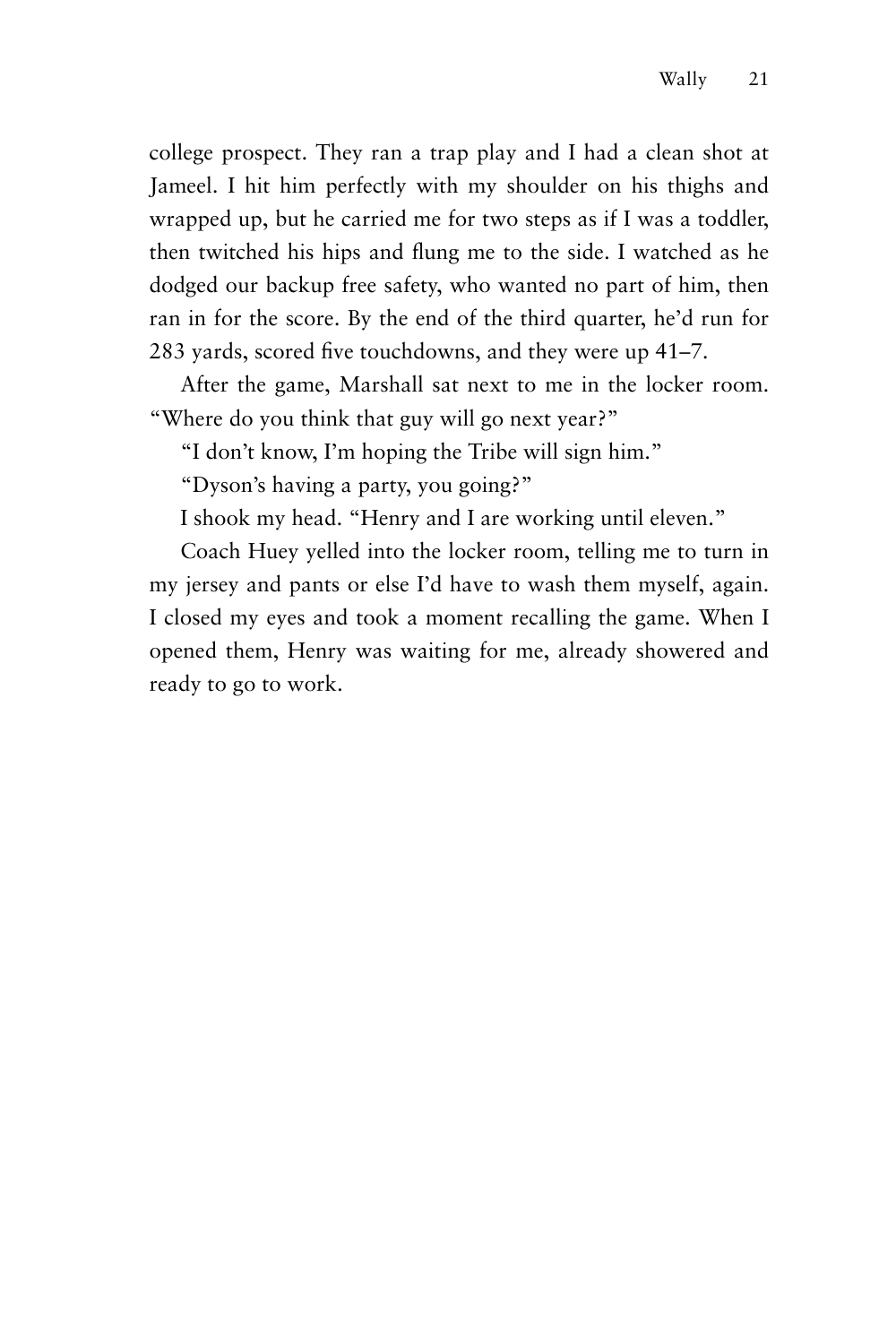#### Wally

#### ii.

**DEEP HICKORY SMOKE** was all the advertising Papa's BBQ needed; I could walk there with my eyes closed. It was six by the time we went in the back door, and I hung my Tribe hat and put on an apron.

"Nice try today, boys," said Miss Diane. "Wally, help Henry fill the dishwasher before you bus tables."

I gave Miss Diane a nod and a yes ma'am. Henry looked over the stack of plates and began removing the silverware.

"There's no food," Henry said.

"Miss Diane already scraped them, but don't worry, the tables are full."

Henry rinsed the plates and stacked them while I rinsed the silverware. Henry wasn't allowed to attend to the silverware, he'd take each utensil one by one and scrub it clean while dishes piled up behind him. After the first load was in, I put on a new apron and headed to the front.

"I'm hungry," Henry said.

Running that barbecue to those nice people was like looking at heaven through hell's window. When I returned to the kitchen, Miss Diane was waiting for me; she had a sympathetic look.

"You boys are famished, ain't you," she said. "I gave Henry a few ribs and a plate of brisket that got sent back. Go ahead and get a bite."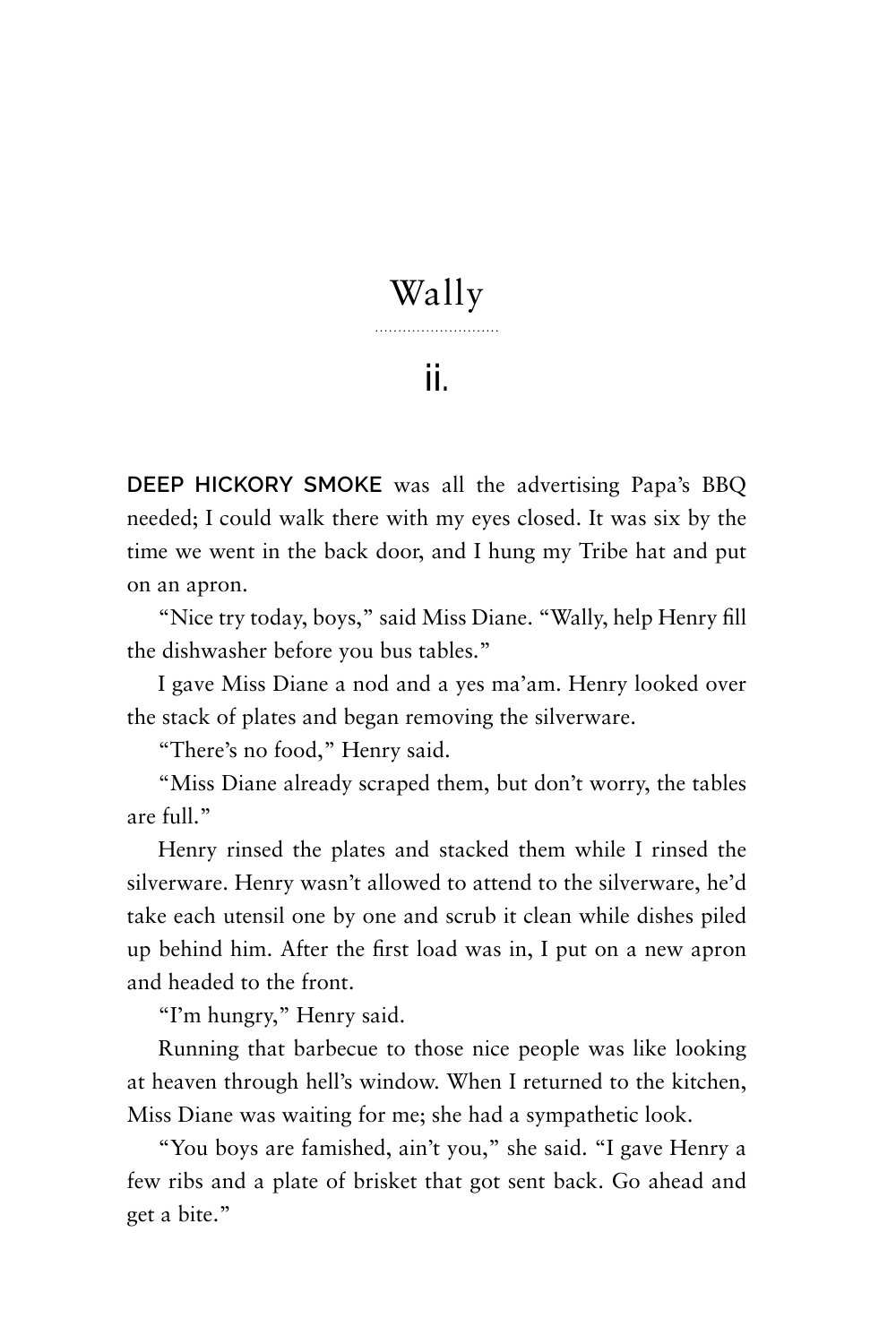I loved Miss Diane. After an hour, the pace slowed and Henry had saved plenty. There was even my favorite, Southern-style pork kielbasa. I ate each bite slowly, letting out a pleasurable hum that I found hilarious while Henry stared at me, which only compounded my humor.

"Wally, I need you out here," Miss Diane said.

We had a table in a little alcove near the back and I hadn't noticed it was occupied. A middle-aged Black man wearing both a Tribe hat and polo shirt sat there looking at his phone. He nodded when I approached with water but didn't pay me much attention. I asked Miss Diane if she knew him, but she'd never seen him before. My intuition took over as I picked up a few plates from other tables, sneaking peeks of him the entire time. Then Mr. Wright, a local customer, got my attention and waved me over.

"That fellow in the back, he's a Bastille coach," said Mr. Wright. I could tell he was excited for me. "Go introduce yourself, he was probably at your game today scouting that running back from New Brunswick. You can tell him what it was like tackling that boy."

"I would if I actually tackled him," I said.

I wandered back to the kitchen door and kept stealing glances. When I looked over to Mr. Wright, he nodded in the coach's direction then Miss Diane appeared behind me.

"Go introduce yourself," she said. "We all know how you love the Tribe."

I cracked my neck, screwed up my courage, and approached his table.

"Anything else, sir?" I said. The coach shook his head without looking away from his phone as he studied football scores. I decided to take a chance. "If you don't mind me asking, sir, what did you think of Jameel Williams?" That got his attention.

He looked up at me as if I knew something that I shouldn't. "Pretty fair runner, he had a big day, but I don't think the home team was a good test for him."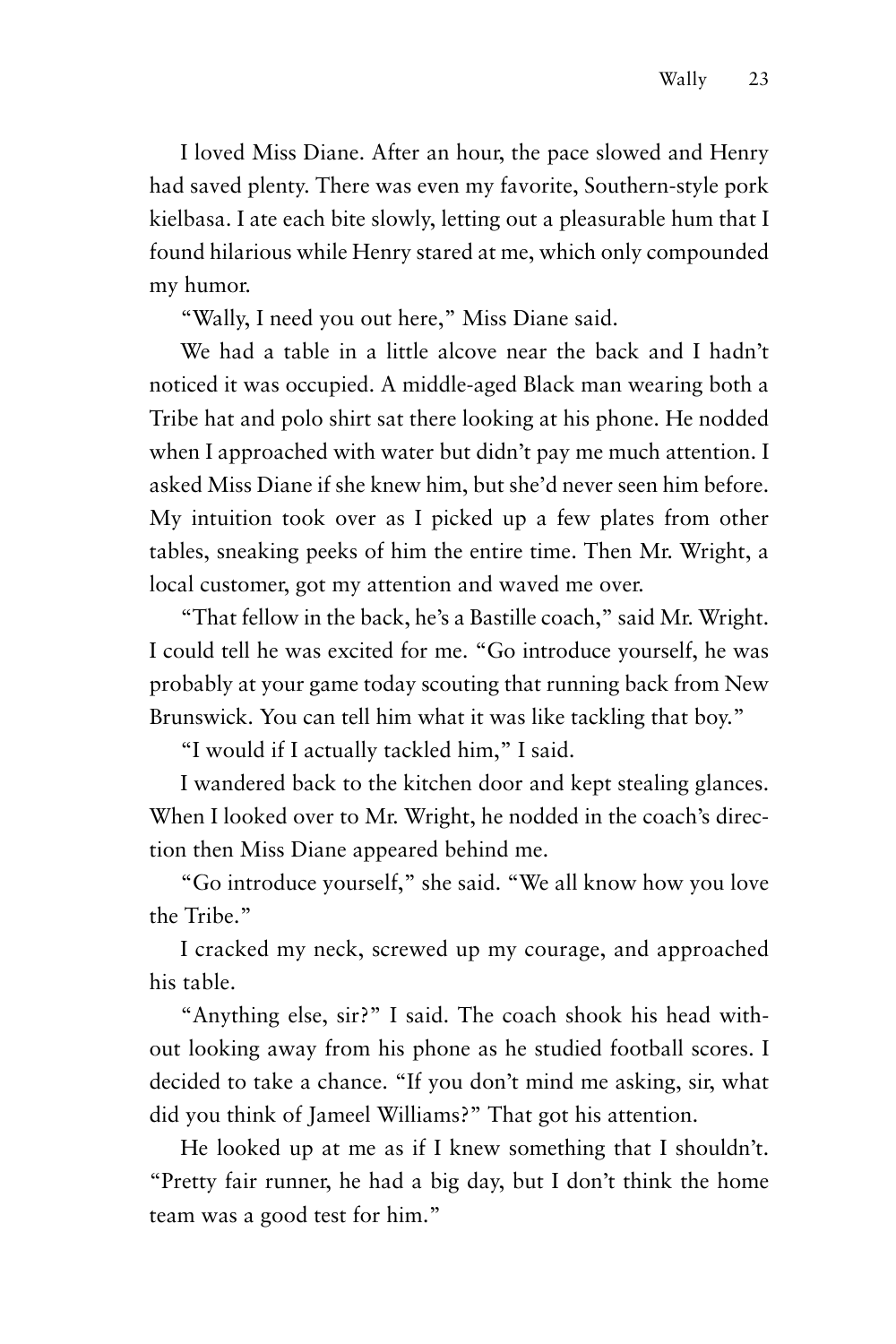#### 24 SINS OF THE TRIBE

I nodded and was about to walk away but couldn't help myself. "What did you think of West Temple? Any future members of the Tribe?"

He sat back a little and took his time answering. "I thought they were going to make a game of it when they scored on that fly route, that was a nice throw."

"Thank you, sir." I tried to hold off a smile.

He sat back and sized me up and I was never so eager to be profiled in my life. He stuck out his hand and I obliged.

"Have a seat young man, my name is Barney Griffin. Are you just sitting down or leaving?"

"I work here, sir. I've got to—" I looked over to Miss Diane. She waved me to sit down, then made a point of turning away to give me privacy.

I settled into the seat as questions started piling in my head.

"You're number 16, right?" said Coach Griffin. "What were you and Jameel talking about after you threw that pass? Is he a trash talker?"

I told him everything from the conversation, what it was like to try and tackle him, how his burst was something none of us had ever seen. It was as if Jameel Williams was my teammate and I was trying to win him an offer. Before I could stop, I relayed my view on every player we faced all season that had a shot to play in college. I offered up stats and he countered with the height and weight of the top tier players and their probable landing spots.

"So, is the Tribe going to offer Jameel?" I said.

Coach Griffin paused with a degree of resignation. "He's a good player, but he'd never start at Bastille. Our backfield is stacked. If you think Williams is hard to tackle, try Jonathan DeVonta, he's six-foot-three, 235 pounds and runs a 4.5 forty. No, I think Mr. Williams will be investing in a winter coat fairly soon."

It took a moment as I ran through the big northern schools. "He's going to Wisconsin, isn't he?"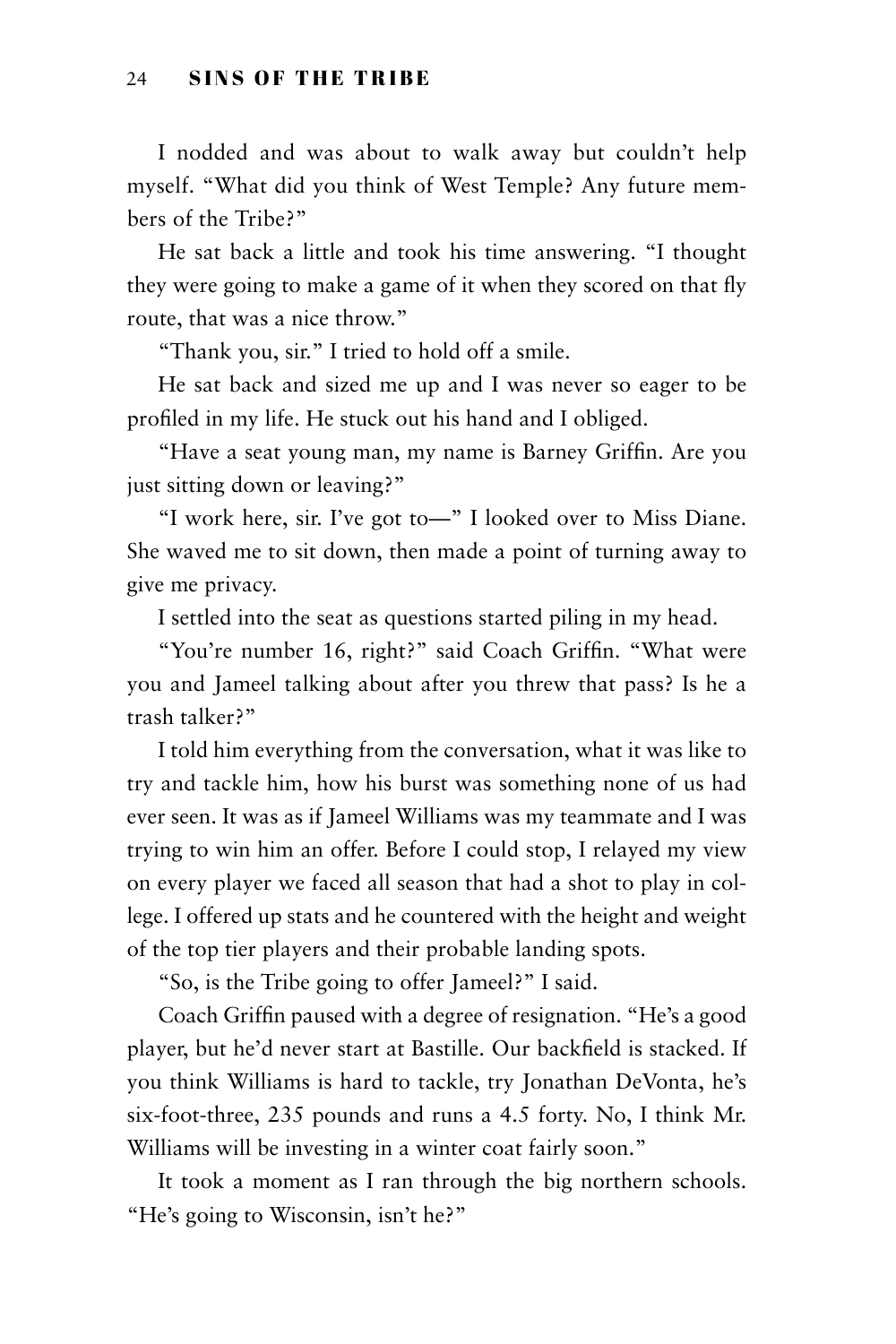Coach Griffin looked stunned and leaned in to speak. "That kind of talk can get me fired. I'm not saying it's true, but how did you guess?"

"I would never say anything, Coach Griffin. But it's kind of obvious, Dalton Shaw used to be the Tribe's offensive coordinator. I figured if the Tribe isn't interested, you're doing a favor for a friend, you know, keeping it in the family." The edge of Coach Griffin's concern faded but I wanted his trust. "Believe me, sir, I'm the biggest fan of the Tribe you've ever met, you can ask anybody. I won't say anything."

He must have been lonely because I could tell he enjoyed talking with someone as enthusiastic and steeped in the Tribe as I was. He talked about players I'd followed, all great athletes. His admiration and respect for Coach Oldham was clear; he even said he would've gotten out of the business long ago if it wasn't for him, even though he had higher-paying offers from other schools anxious to harvest our football rich region. He also talked about the Tribe's struggles—since the last National Championship, twelve years ago, the Tribe averaged only eight wins per year and the trend was looking down. That's when they signed Dion McAres and many read it as Coach Oldham's last push for a National Championship before he retired, he was seventy-eight years old.

"What are your plans next year?" said Coach Griffin.

I shrugged, not wanting to answer. "Probably work here and save up for junior college."

"Grades an issue?"

"No, sir, I've got the test scores and grades to get into Bastille."

"I know some good non-scholarship schools that would be interested, we talk all the time."

My response was limp, our plan already set. Henry and I were going to work full time for Miss Diane and live in the studio apartment above the restaurant that looked like an attic with a bathroom. Between the two of us we could afford a beat-up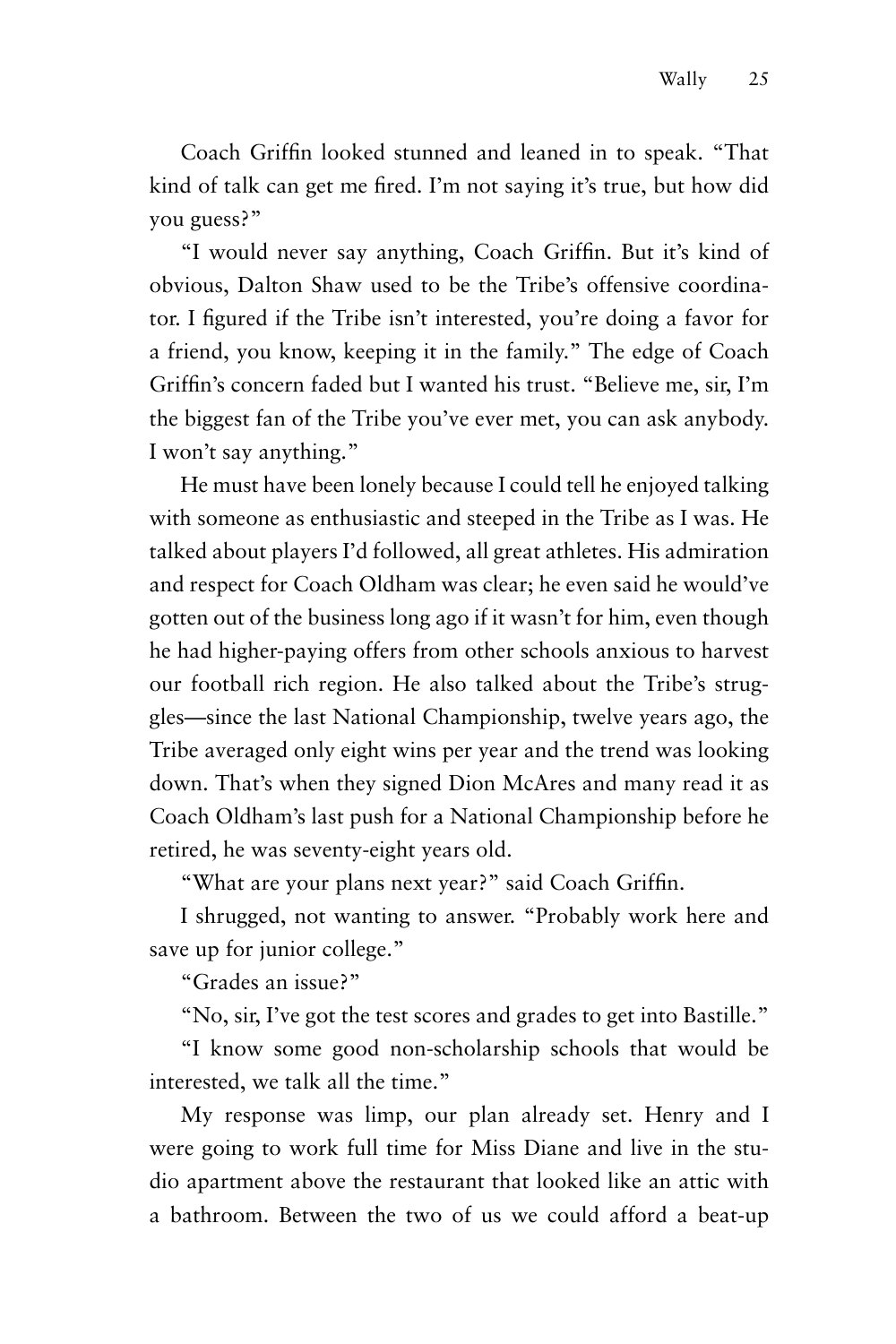car and get the hell out from under the Minister's thumb, and I wouldn't have to clean the Church or empty his ashtrays or pick up his friends' beer bottles or suffer his backhand across my face.

Getting out from under the Minister had been my life goal since I realized it could happen, but the thought of happily moving away to college and playing DIII football, chasing co-eds, going to frat parties, and getting a degree was a dream I didn't dare entertain. My mood changed as Coach Griffin got up to leave and I played the only real card I had.

"The shame of it is, Coach Griffin, you didn't get to see the best player on the field perform today."

"Why's that, somebody hurt?" he said.

"No, our kicker is the best, but he only kicked an extra point today. If you would've had him last year that field goal attempt that fell short and was returned for a touchdown by Georgia Tech—"

"You mean the kick-six," he said.

"Sorry to bring it up, but it wouldn't have happened."

Coach Griffin sat back down, and I could tell he was sorting through his list of high school kickers. "I'm not familiar with any West Temple kicker and it's my job to know. What are his stats? What camps has he been to?"

"The reason you've never heard of him is that we typically don't get close enough to kick field goals, and regarding kicking camps, he's never been outside of the county. He's never missed an extra point and his field-goal percentage is one hundred percent, with a long of forty-seven yards. Isn't that true, Mr. Wright?" I knew Mr. Wright had been listening and he backed me up. "I'll bring him out, right now."

Henry was in the same spot I'd left him, sorting through plates and bowls. Coach Griffin and I had talked longer than I'd realized, Henry had a full plate of leftovers waiting for me and a stack of pots he hadn't touched yet. I tried to straighten him up and was about to tell him of his pending interview, but I knew it was useless.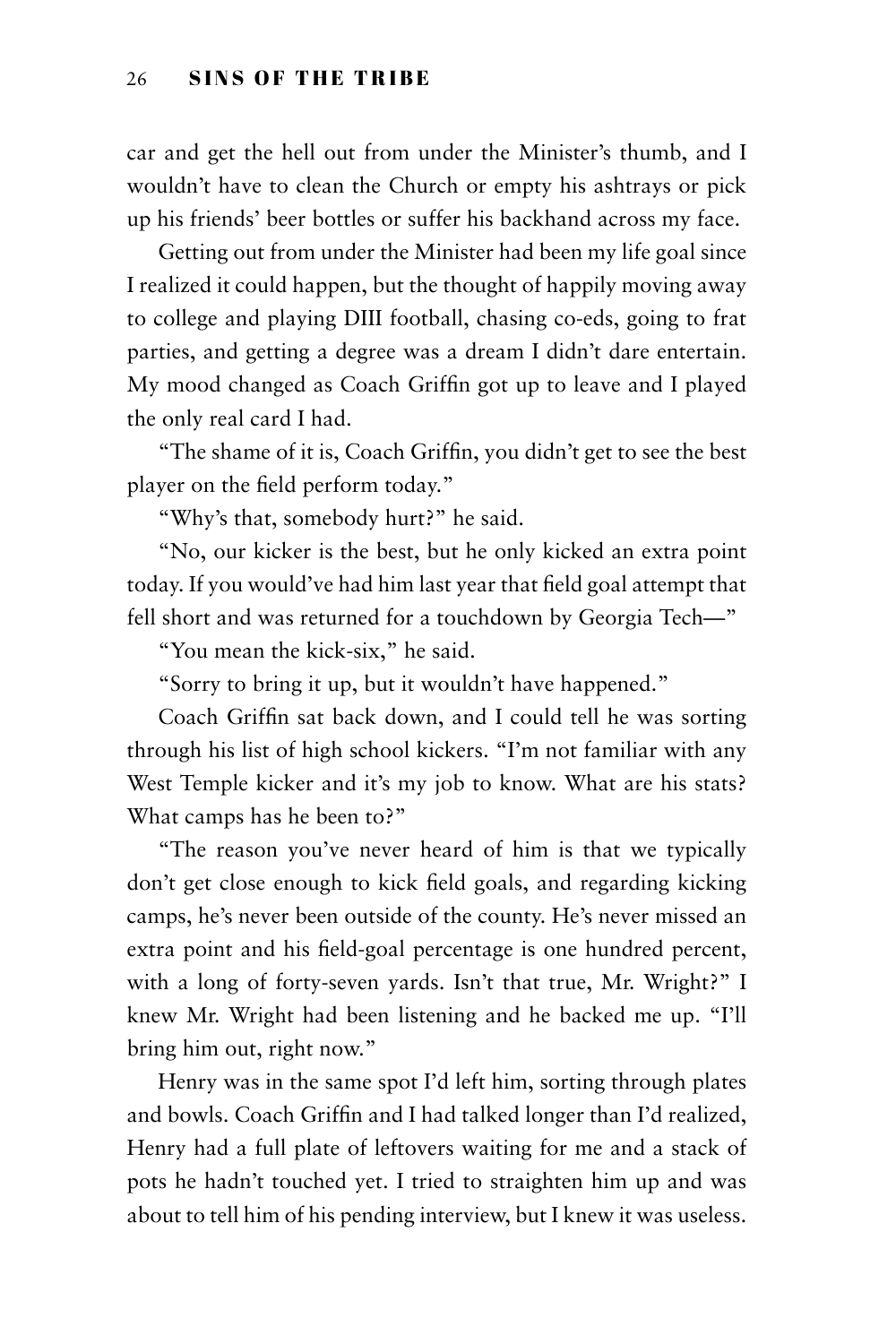When I presented Henry to Coach Griffin, the context put him in a new light. Henry was pale and seemed disaffected, he looked to a spot on the floor next to Coach Griffin and his arms seemed skinnier than usual as they hung untouched by the short sleeves of his dirty t-shirt. I wanted to stand closer to Henry without seeming awkward; I hated seeing him in a naked light. If Coach Griffin had just chuckled, said goodbye, and walked out of the door, I would've been satisfied that I'd tried.

Coach Griffin bent over slightly trying to lock eyes, but Henry shifted his gaze.

"What's your longest kick, son?"

"It's okay, Henry," I said.

"Forty-seven yards against Central. There was a ten mile-anhour crosswind." Henry spoke as if he was reciting homework.

Mr. Wright and I subtly exchanged prideful glances, but Coach Griffin was a quick study.

"You don't mind the other players trying to block the kick? You ever get tackled?"

"Wally told me to ignore them. I got knocked over once. Wally said it was okay."

Coach Griffin looked through the window and gauged the light.

"Any interest in kicking a few balls right now?"

"We're working right now, Miss Diane pays us," Henry said.

Permission was granted from Miss Diane followed by Mr. Wright's declaration of his secret desire to bus tables and wash dishes. Ten minutes later, we were on the field with the headlights of Coach Griffin's car aiding the dwindling light. I pulled out Henry's kicking shoes and four worn balls from my bag.

"Whenever you're ready, Henry, kick one from the twenty in the center, then from each hash," said Coach Griffin.

It was child's play, I thought. Henry's first kick went through, the kick from the right hash was perfect but from the left hash it wobbled and barely made it through.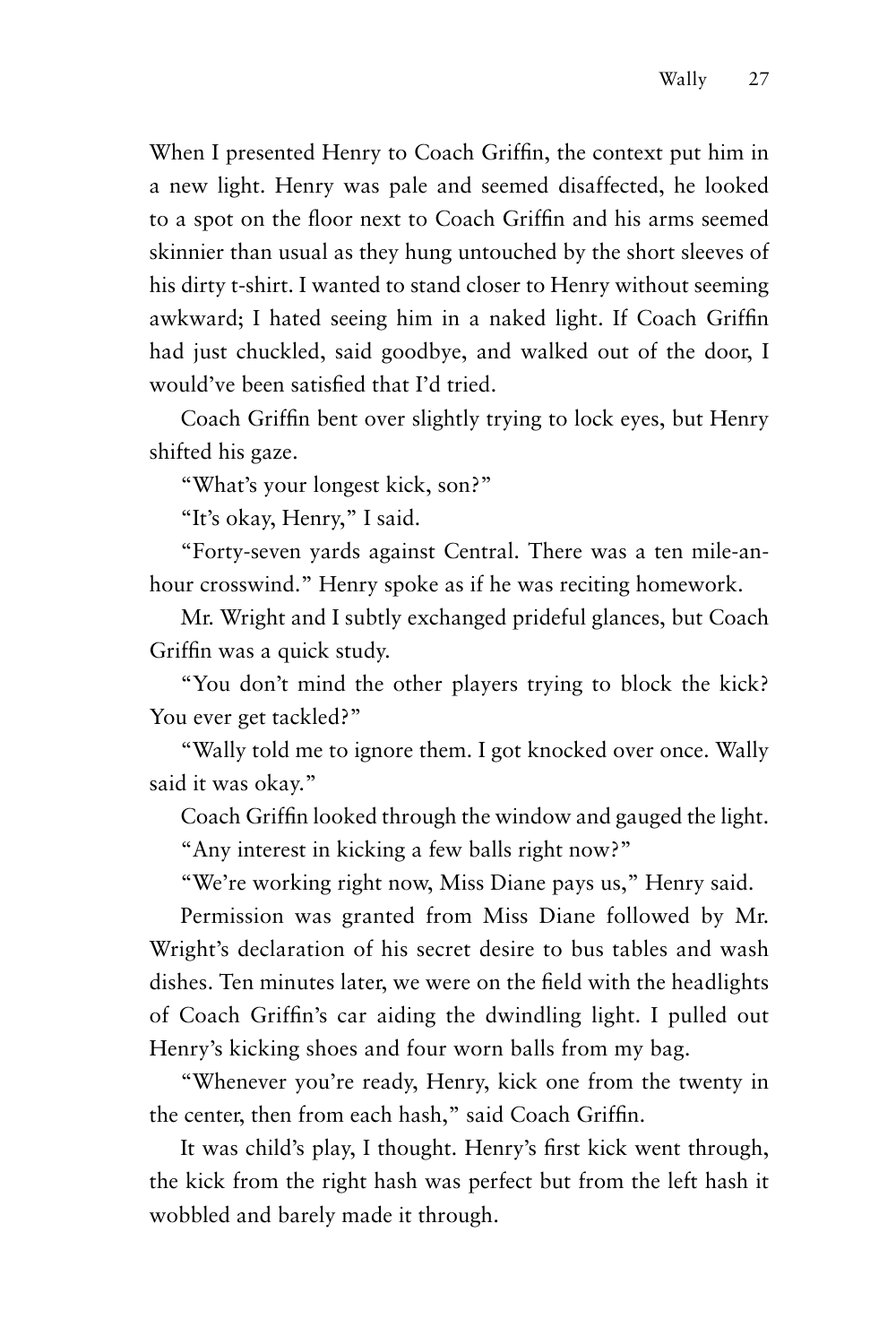"No, no, that was your fault," said Coach Griffin, looking at me. "You held it wrong and didn't give him a spot to aim at. Look here, I'll show you."

Coach Griffin coached me up, right on the spot. "Count the other nine players in the huddle, then find a spot seven yards back from the ball, then pick the *exact* spot and place your finger on it so the kicker can line up. And when I mean pick a spot, I mean pick a blade of grass. Then you look to your kicker, wait for his nod, then turn to the center and call the snap. You catch, place, and spin to get the laces out, then stare right through the ball until your blade reappears. Got it?" Coach Griffin knelt down and went through the process. "Go ahead and kick it, son."

Henry was lined up with his head focused on the ball and his body cocked. Then he relaxed and his attention drifted away.

"What's wrong?" said Coach Griffin.

I slowly approached. "He only kicks when I hold."

Coach Griffin shrugged and tossed me the ball. "Did you understand what I said?"

"I got it, sir."

Henry kicked from the left hash at the twenty again and the ball spun perfectly. I ran down past the end zone and retrieved the four balls as fast as I could, I didn't want Coach Griffin to try and strike up a conversation. I returned out of breath.

"Can I pick the spot?" Coach Griffin nodded and with a thrill in my spine I thought, *It's showtime*.

The grass in the middle of the field was worse than before the game, it was almost dirt at the forty, the equivalent of a fifty-yard try. I set up and Henry unleashed his leg, and that ball flew with a slower spin as if it had to pace itself during its long and perfect flight.

"Now, Henry," I said, sprinted to the left hash, and set up like the clock was running out. He followed at speed, the only time he ever ran. Another command and we sprinted to the right hash and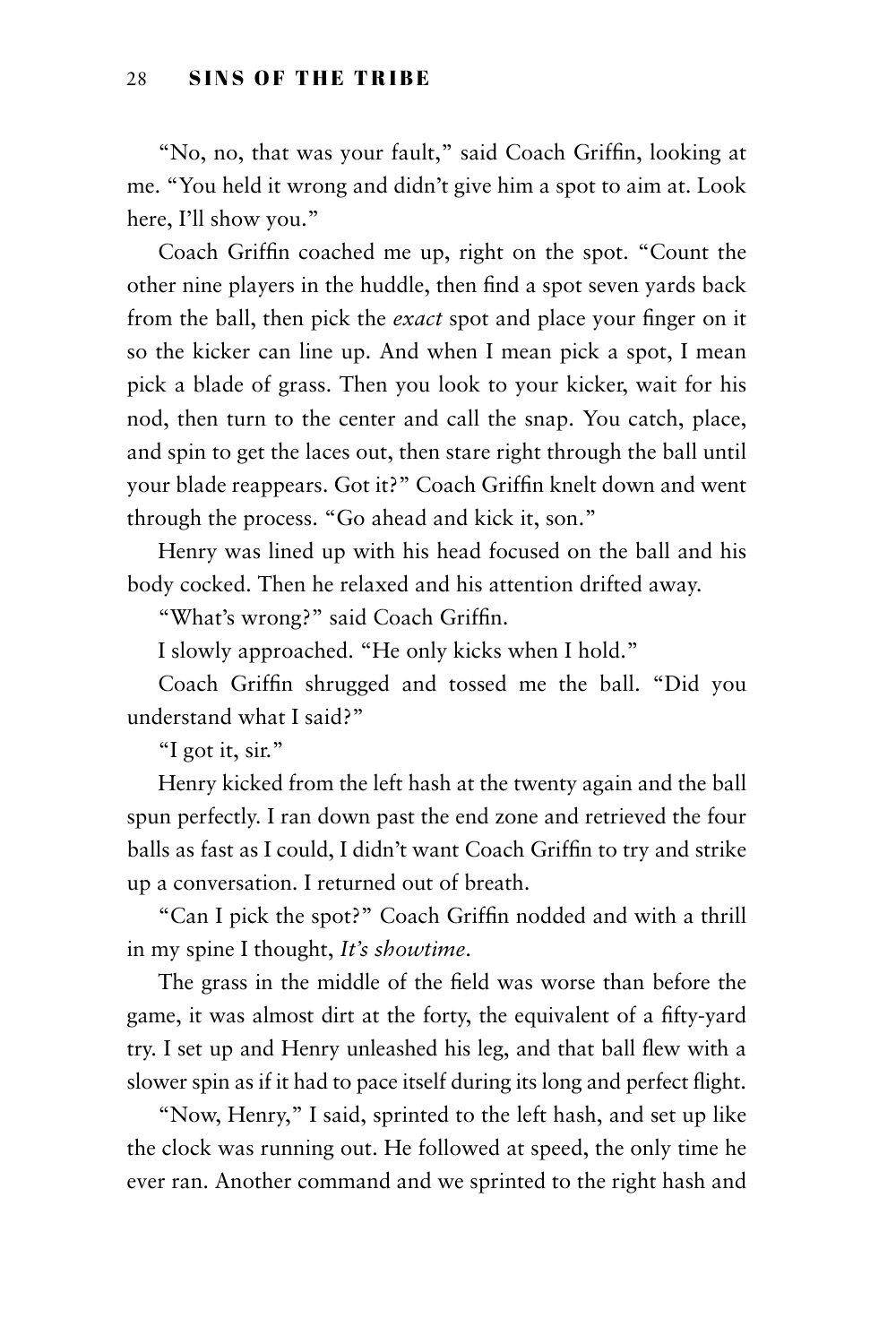it was like a mirror image of the last, good by ten yards. I went to fetch the balls again, but Coach Griffin stopped me and jogged over to his car as we stood catching our breath.

"How's your foot?" I said.

"Are we getting ice cream after this?"

"Yeah, after we finish the dishes."

When Coach Griffin returned, he emptied a bag of footballs onto the ground, college balls, all inflated hard with Tribe logos on them. I picked one up and held it with the reverence of a gem.

"I'm going to arrange the balls on the field, and I'd like you two to take your time and try each one," said Coach Griffin. He started to set the balls on the hash marks, starting at the thirty.

"Sir, if you don't mind, we can do better than that," I said.

The locations I picked were outside of the rules and would embarrass a normal kicker. Henry unleashed each kick in succession, we were running to the next spot before the previous kick, perfect and always plenty long, hit the ground. The first spot was at the intersection of the goal line and the sideline, only thirty yards in distance, but the gap in the goalposts looked as if it was only a foot wide from that angle. Further up the sideline, we hit from the twenty, then again at the forty where the numbers would normally be. Then Henry made it from each hash on the fifty, the equivalent of a sixty-yard field goal. We went through the drill again starting at the other sideline while Coach Griffin caught the balls to make sure they went through. We were both sweating in the cold air when we finished and I sent Henry to sit on the bench while I helped Coach Griffin collect the balls. Coach Griffin was in awe.

"I've never seen anything like it," he said. He stopped to get my full attention. "I don't mean to be rude, but is he okay?"

I looked back to Henry, sitting fifty yards away, looking at his phone as darkness closed in. "Nothing's wrong with him, he's just shy, very shy." Coach Griffin didn't look convinced, and I